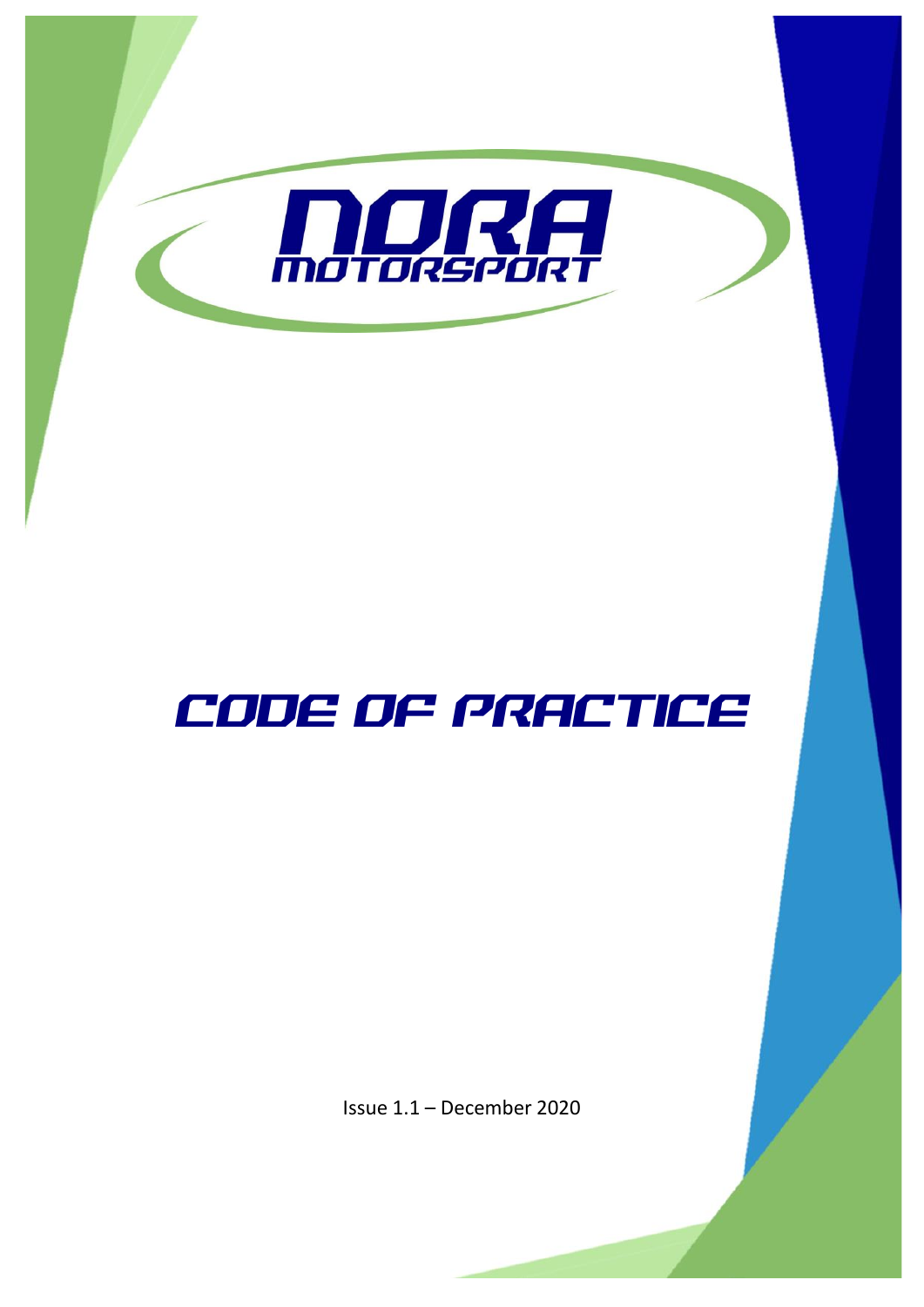#### **VERSION HISTORY**

| Version | Date          | Description                            |
|---------|---------------|----------------------------------------|
| 1.0     | October 2019  | Creation of Code of Practice document. |
| 1.1     | December 2020 | Address amendment                      |
|         |               |                                        |
|         |               |                                        |
|         |               |                                        |
|         |               |                                        |
|         |               |                                        |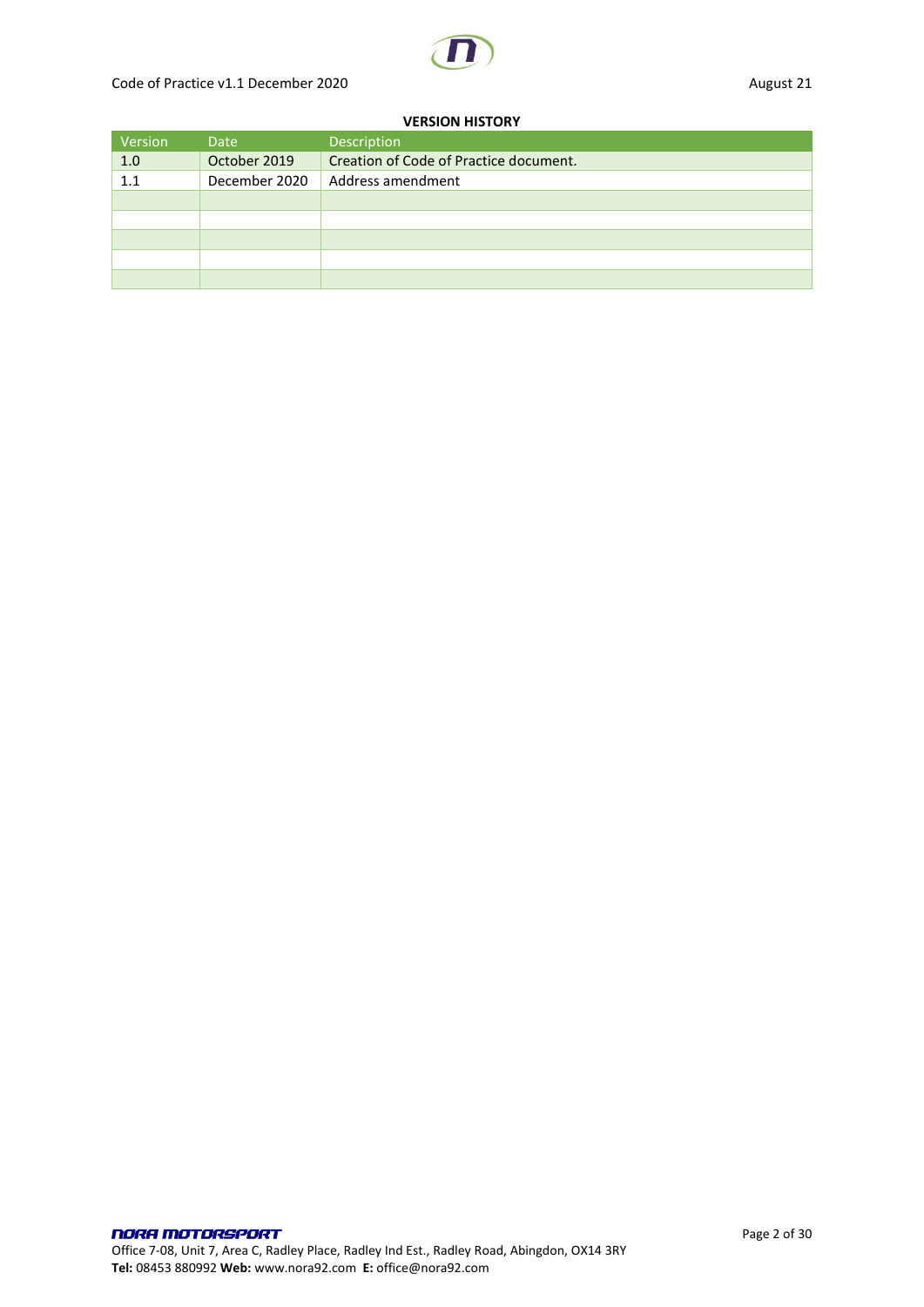#### **TABLE OF CONTENTS**

| 1. |       |  |
|----|-------|--|
| 2. |       |  |
|    |       |  |
|    |       |  |
| 3. |       |  |
|    |       |  |
|    |       |  |
|    |       |  |
|    |       |  |
|    |       |  |
| 4. |       |  |
| 5. |       |  |
|    |       |  |
|    |       |  |
| 6. |       |  |
| 7. |       |  |
| 8. |       |  |
| 9. |       |  |
|    |       |  |
|    |       |  |
|    |       |  |
|    |       |  |
|    | 9.4.1 |  |
|    | 9.4.2 |  |
|    | 9.4.3 |  |
|    | 9.4.4 |  |
|    | 9.4.5 |  |
|    |       |  |
|    |       |  |
|    |       |  |
|    |       |  |
|    |       |  |
|    |       |  |
|    |       |  |
|    |       |  |
|    |       |  |
|    |       |  |
|    |       |  |
|    |       |  |
|    |       |  |
|    |       |  |
|    |       |  |
|    |       |  |
|    |       |  |
|    |       |  |
|    |       |  |
|    |       |  |
|    |       |  |
|    |       |  |
|    |       |  |
|    |       |  |
|    |       |  |
|    |       |  |
|    |       |  |
|    |       |  |
|    |       |  |
|    |       |  |

#### **NORA MOTORSPORT**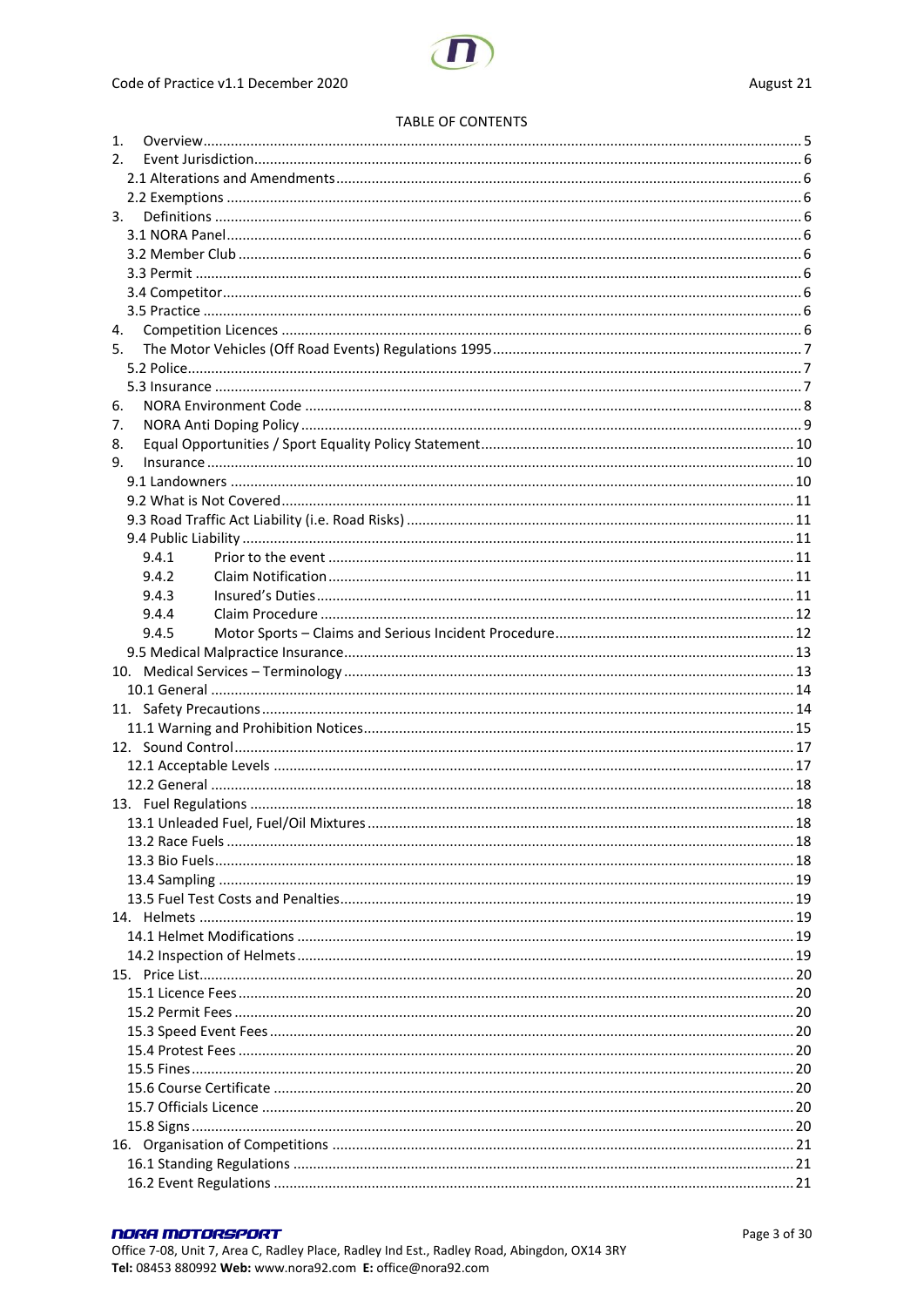#### **NORA MOTORSPORT**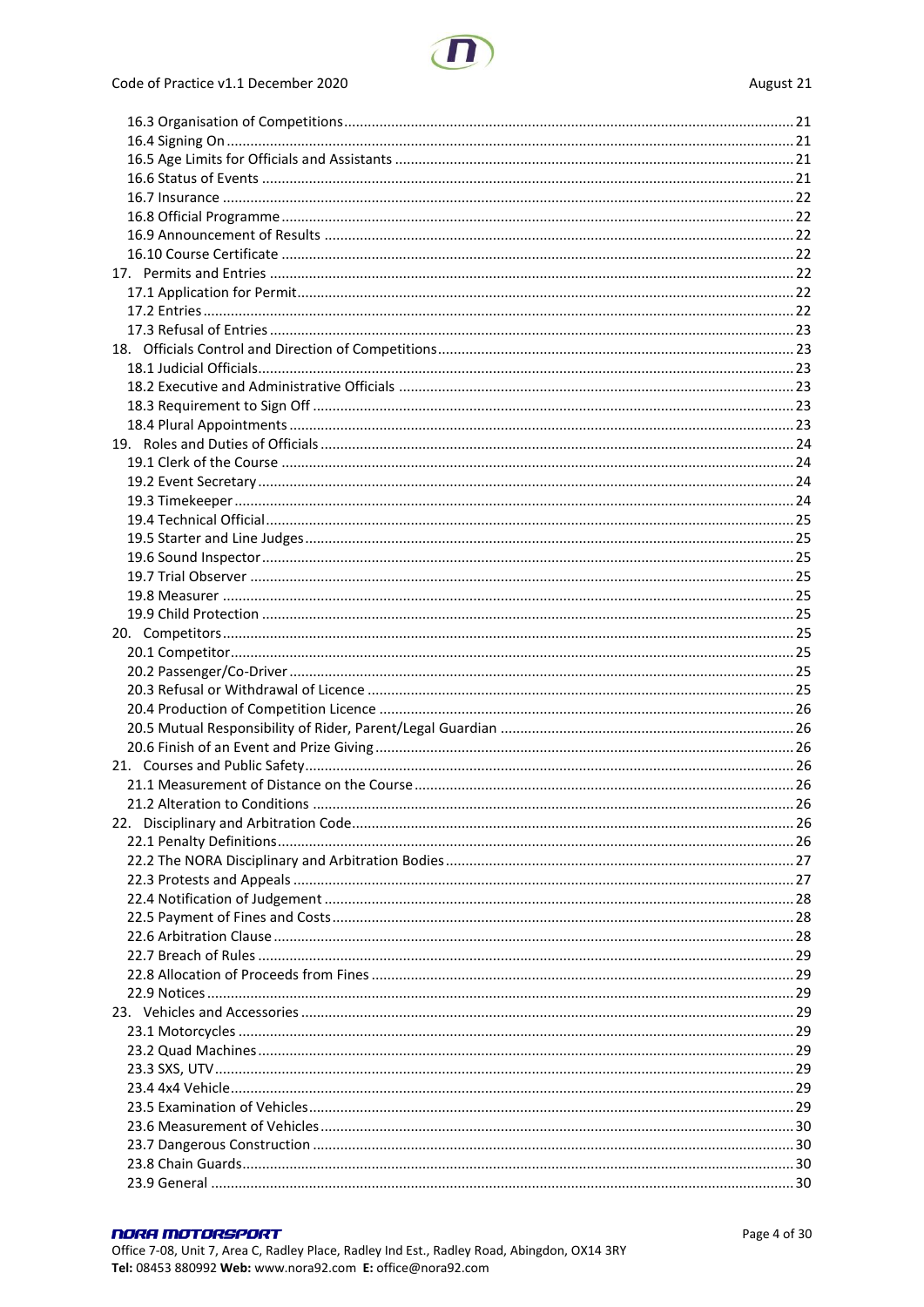### <span id="page-4-0"></span>**1. Overview**

NORA Motorsport is a trading name of NORA 92 Limited. For the purposes of this document any reference to NORA can refer to NORA Motorsport or NORA 92 Limited.

NORA 92 Limited is a government authorising body under Statutory Instrument 1995 no. 1371, Road Traffic Motor Vehicles (off road events) Regulations 1995.

NORA 92 Limited may give an authorisation for a motoring event for the purposes of section 13a of the Road Traffic Act (RTA) 1988 upon such conditions as it thinks fit.

NORA issues rules and regulations for motorsports events to enable it affiliated members to organise, manage and promote events in a safe a fair manner.

No discrimination is intended where references are made to specific gender within NORA's Code of Practice and Regulations

The contents of this document are copyright and may not be copied without prior permission of NORA.

#### **Correspondence Address:**

NORA 92 Limited PO Box 1201 Uxbridge West London UB8 9FS

#### **General Contacts:**

| <b>Telephone</b> | 08453 880992      |
|------------------|-------------------|
| Email            | office@nora92.com |
| Web              | www.nora92.com    |

| <b>Technical Officer</b>             | Justin Heavens           |
|--------------------------------------|--------------------------|
| <b>Medical Advisor</b>               | Jason Jeffries-Lloyd     |
| <b>Lead Child Protection Officer</b> | Roy Barton               |
| <b>Health and Safety Officer</b>     | <b>Roy Barton CMIOSH</b> |
| <b>Permit Issuing Authority</b>      | NORA 92 Limited          |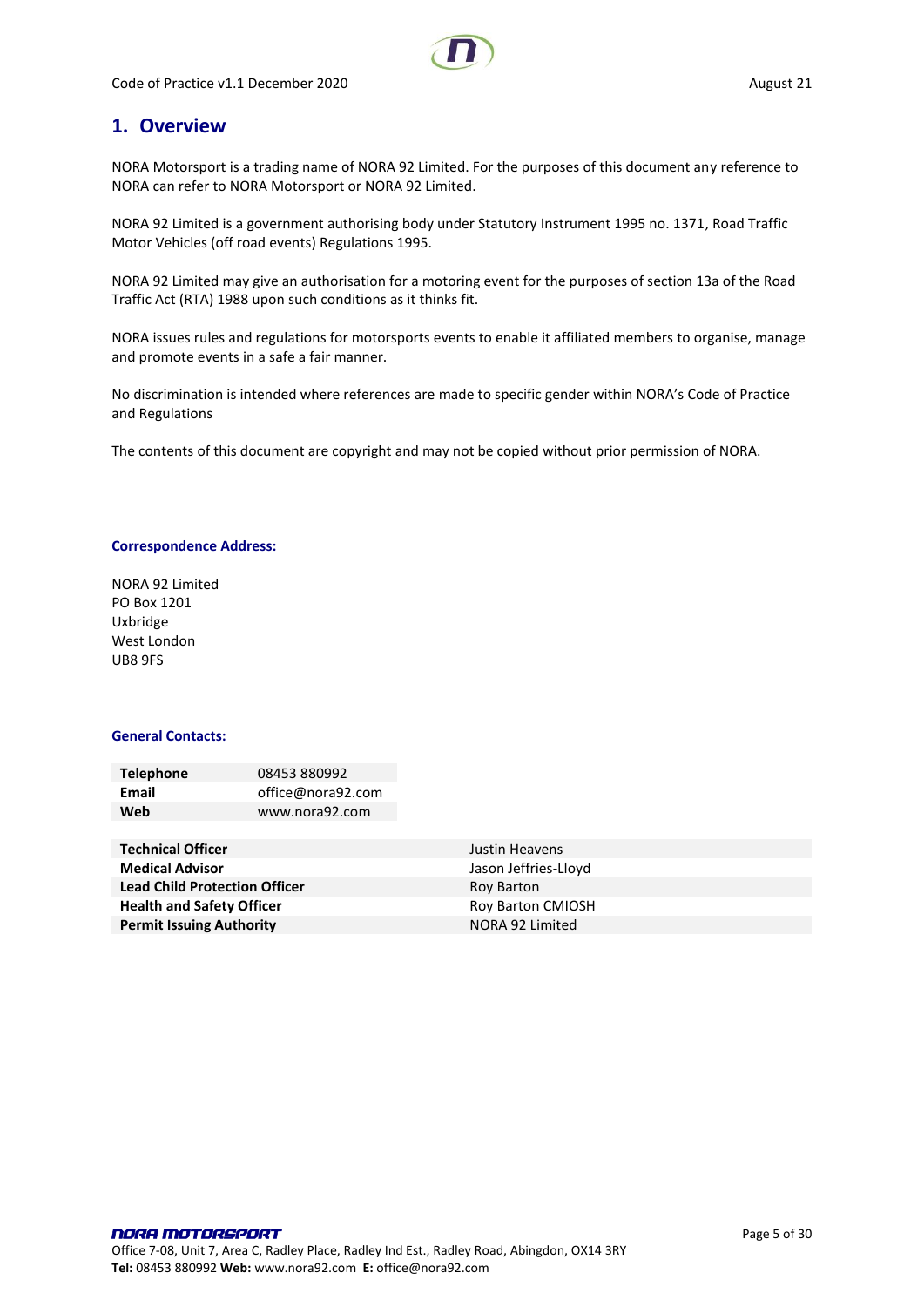### <span id="page-5-1"></span><span id="page-5-0"></span>**2. Event Jurisdiction**

### **2.1 Alterations and Amendments**

This code and its appendices may be altered from time to time. No revised rule shall be effective unless it has been approved by NORA and has been published. NORA reserves to itself the right at any time to alter these Regulations and to alter or add to any Appendices thereto.

### <span id="page-5-2"></span>**2.2 Exemptions**

NORA has the right to grant an Exemption from these Regulations to suit special conditions or to enable unusual features to be included in the competition

### <span id="page-5-3"></span>**3. Definitions**

The following terminology shall be used, their definitions shall be applicable to all Event Regulations and for general use

### <span id="page-5-4"></span>**3.1 NORA Panel**

A NORA Panel shall be a body set up for Jurisdiction or Arbitration purposes as follows.

- 1. Clerk of the Course: To adjudicate all protests arising out of an event.
- 2. NORA Panel:
	- To adjudicate on any appeal arising out of an event.
	- To adjudicate on any matter referred to them by the Clerk of the Course of the event with respect to an event for which they have issued the Permit.
	- To adjudicate on any matter of conflict or complaint from a Club/Association or Member of a Club/Association

#### <span id="page-5-5"></span>**3.2 Member Club**

Any Motorsport Club, Organisation or Association which is affiliated to NORA in accordance with their Code of Practice and Regulations

#### <span id="page-5-6"></span>**3.3 Permit**

An authorising document issued under the authority of NORA 92 Limited, suspending articles 1, 2 and 3 of the road traffic act as per section 13a of that act

#### <span id="page-5-7"></span>**3.4 Competitor**

Any rider, driver, passenger or co-driver licenced to compete in a NORA permitted event.

#### <span id="page-5-8"></span>**3.5 Practice**

That part of an event intended to allow a rider to become familiar with the course. In certain events, performance during specified periods of practice may be used by the organisers to determine starting order or position. An event whereby no competition occurs.

### <span id="page-5-9"></span>**4. Competition Licences**

A Competition Licence is required by every competitor participating in any competition held under the Regulations of NORA It is the responsibility of the competitor, or in the case of minors, the person with parental responsibility, to ensure that their licence is valid and issued for the correct class. The issuing of a licence does not guarantee an entry into, or acceptance into, any competition. All licences are valid from the point of issue to 31<sup>st</sup> December of the licence year.

Licence fees are non-refundable. Duplicate and upgraded NORA licences can be obtained on request at a cost of no more than £10.00.

A One Event Licence grants all the benefits of an annual licence for the duration of one named event only with regards to Rules and Regulations. **A One Event Licence does not include Personal Accident insurance cover**. The Event Regulations for the event will state whether this type of licence is acceptable.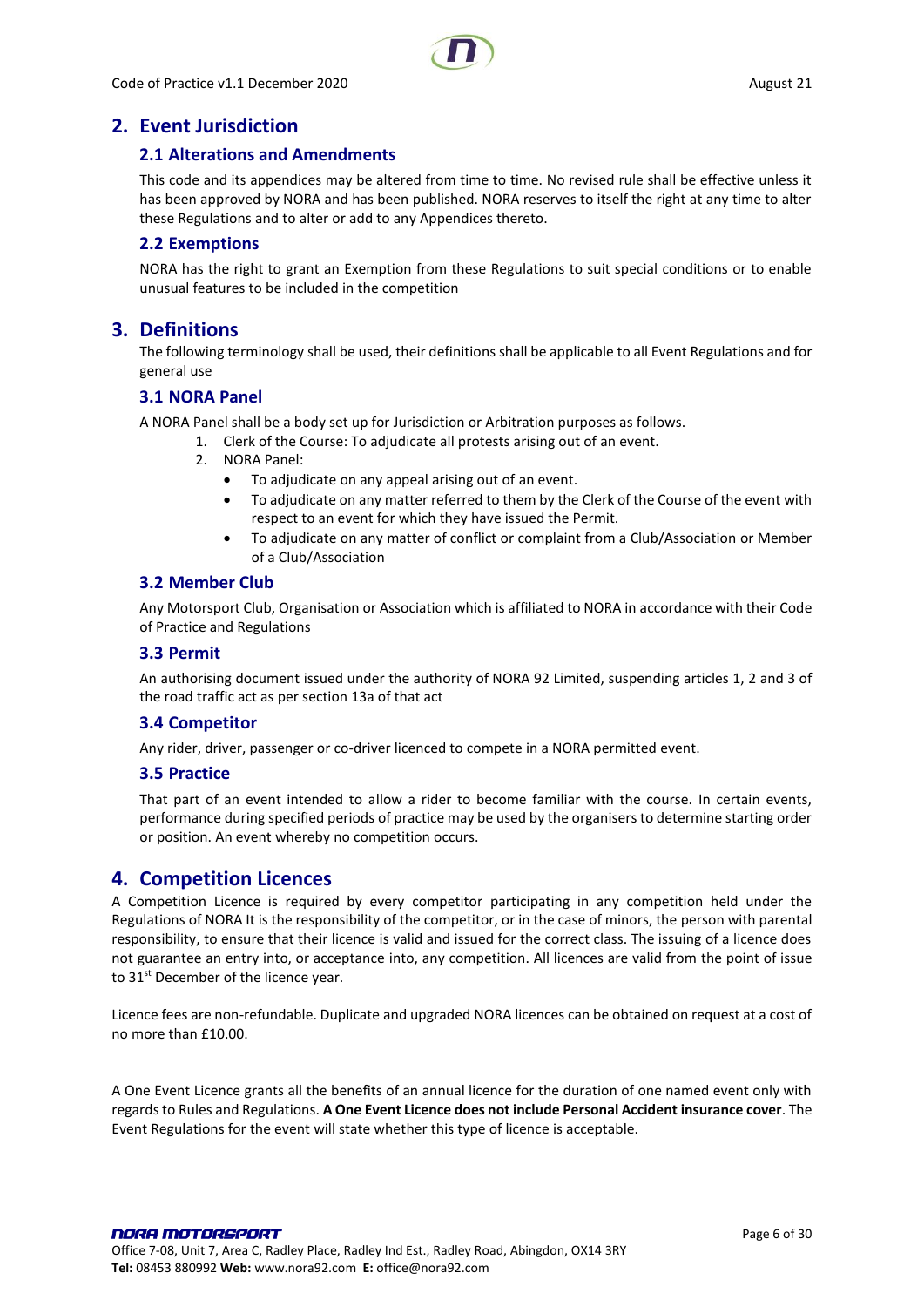

### <span id="page-6-0"></span>**5. The Motor Vehicles (Off Road Events) Regulations 1995**

Statutory Instrument 1995 No. 1371

#### **DANGEROUS, CARELESS AND INCONSIDERATE RIDING – APPLIES NOT ONLY TO THE PUBLIC HIGHWAY.**

From 1 July 1992, the offences of dangerous, careless and inconsiderate driving of a mechanically propelled vehicle on the road (sections 1,2 & 3 of the 1998 Road Traffic Act as amended by the RTA 1991) have also applied to a Public Place. This change was driven by the absence of effective legislation to control illegal driving by underage drivers in public places which are not necessarily a public road. This extension of road traffic law to public places had far reaching consequences for those who take part in or organise events involving motor vehicles in fields, parks or other areas where the general public is admitted either free of charge or on payment of entry fee. Consequently, provision was made in the legislation in order that the legislation does not apply to those taking part in 'authorised' motoring events when driving in a public place other than a road, provided they are driving in accordance with the appropriate authorisation for the event.

It is not illegal to organise or take part in an unauthorised motoring event in a public place, but drivers and riders should be aware that they are liable for prosecution if in doing so they are judged to drive dangerously or carelessly. It should be assumed that what may be regarded as fair competitive riding on a race circuit may be regarded as dangerous or careless in an unauthorised place. Consequently, any rider who may be attracted to ride in any other events should ensure that the events are authorised in accordance with the Motor Vehicles (Off Road Events) Regulations 1995. The responsibility for ensuring that an event is authorised lies equally with competitors and organisers.

The precise definition of 'event' or 'public place' cannot be given. Authorising Bodies have to consider whether the event requires competitors to drive/ride dangerously.

The Motor Vehicles (Competition and Trials) Regulations 1969 is specific legislation governing motoring events held on the public highway. The Road Traffic Act makes it illegal to race or trial of speed on the public highway, unless it is of a sort permitted by the 1969 legislation and authorised in accordance with it.

### <span id="page-6-1"></span>**5.2 Police**

Although there is no requirement to notify the police, it is wise to do so by simply sending the police authority, through which your event runs, a copy of a publicity sheet, or event diary, highlighting the date and location of checkpoints, and mark it "for information only".

#### <span id="page-6-2"></span>**5.3 Insurance**

Where any part of an event takes place in circumstances where the Road Traffic Act applies, i.e. in a public place, competitors must be covered by their own Motor Insurance Policy.#

For more information go to www.opsi.gov.uk and search SI 1995 1371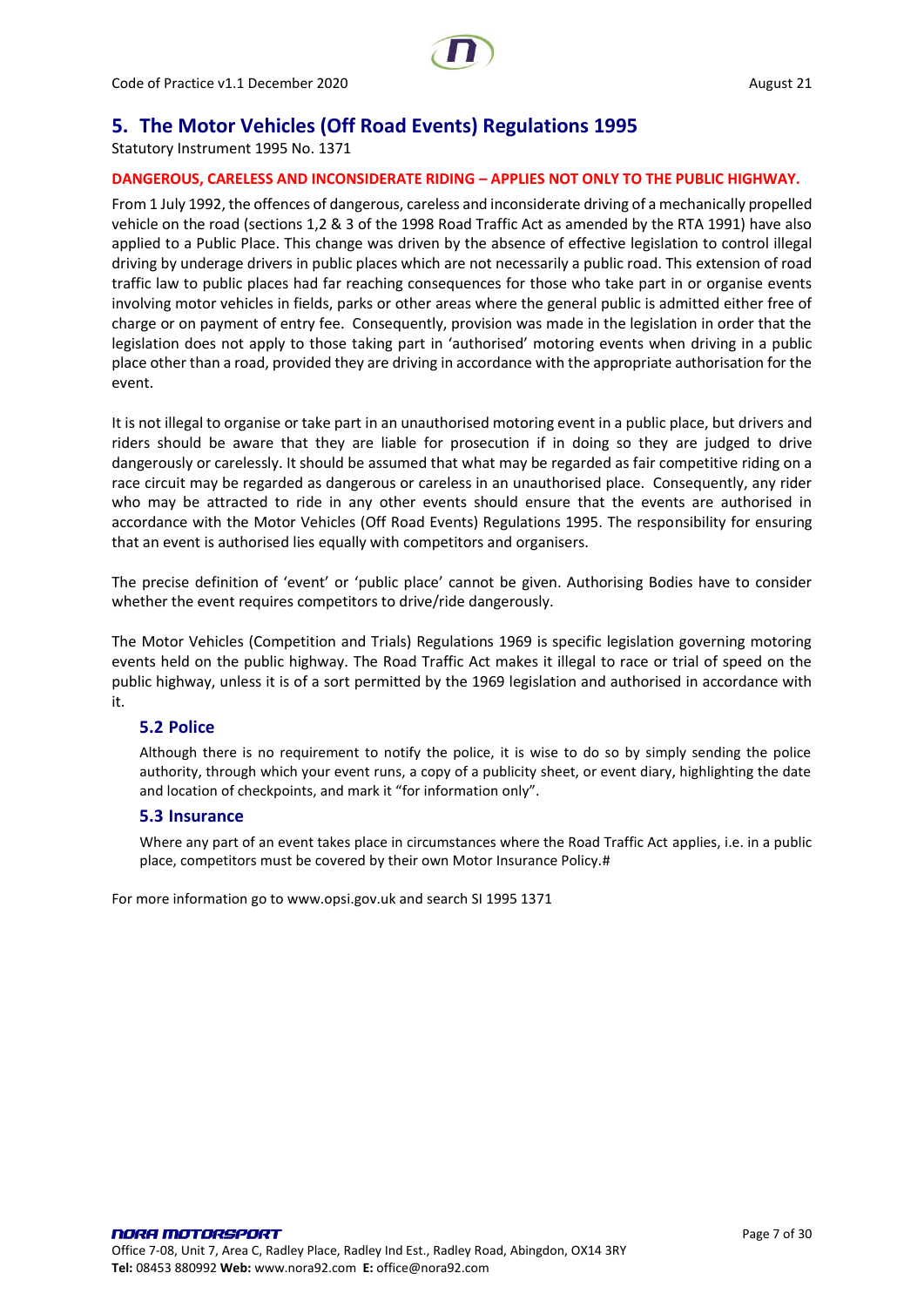

### <span id="page-7-0"></span>**6. NORA Environment Code**

NORA is committed to its organisers running sustainable and responsible events. It is integral to our professional activities and the management of our organisation.

We adopt strategies and activities that meet our needs and the needs of our affiliated clubs, officials and competitors, whilst protecting, sustaining and enhancing the human, natural and economic resources that will be needed in the future. We aim to create positive environmental, social and economic impacts from all our activities.

The Clerk of the Course will:

Ensure that the NORA Environmental Code is respected.

Report to NORA on environmental aspects of the event and make recommendations on issues which may have future environmental consequences.

#### ENVIRONMENTAL CODE: SOUND

- Avoid all unnecessary running of engines.
- Adequate consideration must be given to the siting of the course, and in particular the start areas, in relation to local residential properties.
- Take action against competitors who's vehicles are deemed to be excessively noisy.

#### ENVIRONMENTAL CODE: COMMUNICATION

- Separate address systems for riders' paddock and the public area are preferable.
- A public address system can cause more annoyance outside of the event than the actual sound of vehicles. Make arrangements with the people in charge of the system to reduce the sound volume to an absolute minimum between races/ practice sessions.

#### ENVIRONMENTAL CODE: PROTECTION OF THE GROUND

- Measures must be taken to prevent discharges of fuel, oil, cleaning fluids, degreasants, cooling and brake fluids, etc. into the ground.
- Leave no long-term evidence of any activity.

### ENVIRONMENTAL CODE: CLEANING OF MOTORCYCLES

- Cleaning of motorcycles can only be carried out at places designated by the organisers.
- Only biodegradable cleaning agents are permitted.

#### ENVIRONMENTAL CODE: ACTION TO BE TAKEN BY COMPETITORS

- Each competitor is responsible for the waste generated by his team during an event.
- Where organisers provide the necessary containers for waste they must be used as directed.
- Any infringement by the competitor of the NORA Environment Code can result in disciplinary action being taken.
- Competitors are responsible for the removal from site and safe disposal of any waste oil materials.

#### ENVIRONMENTAL CODE: RECOMMENDATIONS FOR THE PUBLIC

Visitors to your event can play an important role in keeping the environment clean and undamaged. Here are some suggestions on dealing with visitors:

- Provide clear signs to the venue.
- Do not allow parking on vulnerable areas (verges, green lanes, etc.), or where soil damage may occur (e.g. after heavy rain).
- Provide sufficient sanitary facilities and ensure secure / prompt treatment of effluent.
- Specify, in contracts with catering firms, that all drinks and food packaging is to be removed from the site.
- For larger events provide recycle points for waste.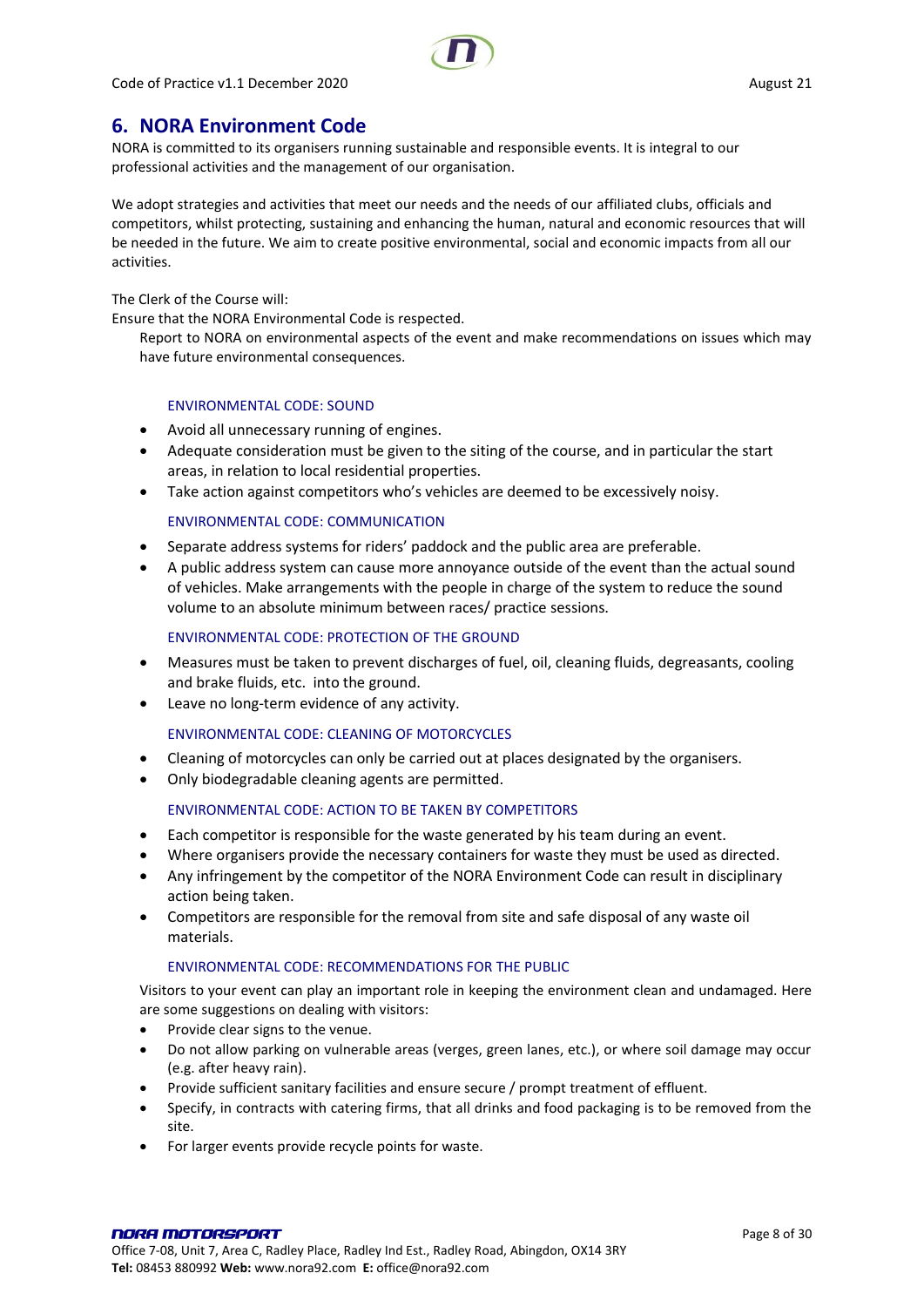

#### ENVIRONMENTAL CODE: PUBLICITY AND ADVERTISING

Place billboards and posters only after having obtained permission from the owner of the property, and the local highway authority if appropriate.

Take Government regulations into account when positioning billboards.

#### ENVIRONMENTAL CODE: AFTER THE EVENT

- Signposts, billboards and posters must be removed immediately after the event.
- Clear away tapes and markers around the event site.
- Arrange for prompt removal of all waste and rubbish.
- Arrange for prompt removal of all sanitary facilities

#### ENVIRONMENTAL CODE: CIRCUIT/TRACK MANAGEMENT

Managers of motor sport facilities are able to take a large number of measures when managing and maintaining a venue.

- Keep up maintenance and take care that the site is kept clean and tidy at all times.
- Take all necessary care, when making changes/adjustments to the site, to consult the appropriate authorities.
- Materials used for maintenance/improvements should be checked by the appropriate authorities to ensure they are not contaminated.
- Ensure proper disposal of waste from sanitary facilities.
- When locating the starting area, take acoustic effects into consideration.
- Take into account the sound-absorbing function of trees, bushes etc (when replanting them).

### <span id="page-8-0"></span>**7. NORA Anti Doping Policy**

NORA work under the guidelines of the World Anti-Doping Agency.

#### Anti Doping Services and Resources

| <b>Drug Information Telephone</b> | +44 (0) 800 528 0004                                                              |
|-----------------------------------|-----------------------------------------------------------------------------------|
| Drug Information e-mail           | drugfree@uksport.gov.uk                                                           |
| <b>WADA</b>                       | www.wada-ama.org                                                                  |
| <b>UK Anti Doping</b>             | https://www.ukad.org.uk                                                           |
| <b>Therapeutic Use Exemptions</b> | https://www.wada-ama.org/en/what-we-do/science-medical/therapeutic-use-exemptions |
| 100% ME Website                   | https://www.ukad.org.uk/athletes/100-me                                           |

#### Costs for Anti Doping Tests

The cost of the primary tests will be paid by the organisers. In the case of a competitor requesting a second test, he/she should deposit a sum equal to the NORA appeal fee with NORA. If the second test is negative, the deposit shall be returned.

Contact the NORA medical advisor for further details : UK Life Medics, Jason Jeffies-Lloyd : 07854 423369

#### **Penalties**

The minimum penalty for a first offence will be a two year suspension. For subsequent offences a permanent suspension may be imposed.

#### Alcohol

Tests may be carried out, on any participant at an event by means of the standard breath test system. A positive breath test or a refusal to undergo a test will result in disqualification from the event as a minimum sanction. The permitted level of alcohol is 0.10g/L.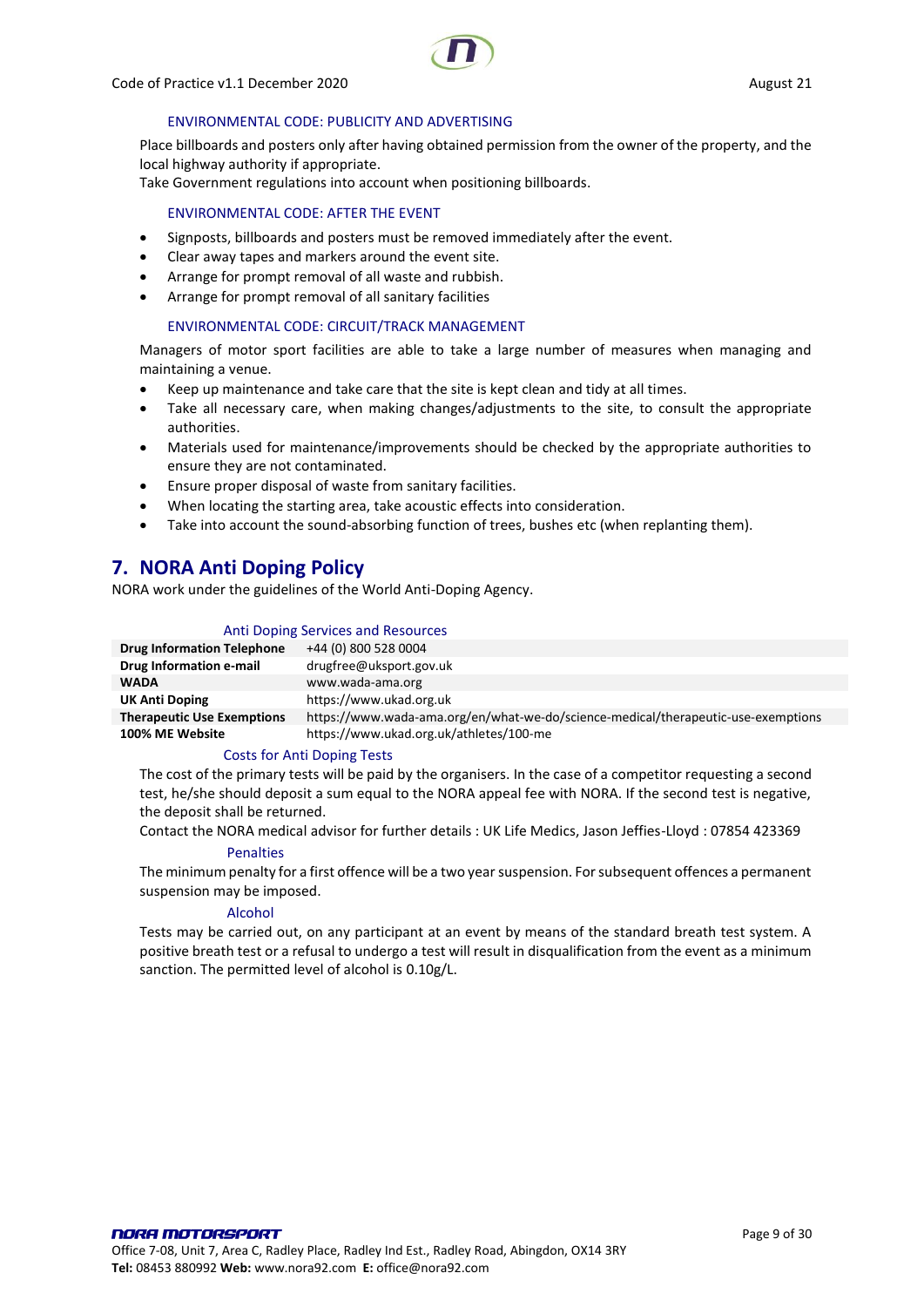

### <span id="page-9-0"></span>**8. Equal Opportunities / Sport Equality Policy Statement**

NORA aims to ensure that all people irrespective of their age, gender, disability, race, ethnic origin, creed, colour, social status or sexual orientation, have a genuine and equal opportunity to participate in motorcycle sport and leisure at all levels and in all roles, that is as a beginner, participant or competitor, and as a coach, manager, administrator, official or spectator.

In pursuance of this policy NORA may take special measures/positive action for any group which is currently under represented in its membership, representative bodies or workforce, taking account of the Race Relations Act (1976) and the Sex Discrimination Acts (1975, 1986).

In pursuance of this policy NORA reserves the right to discipline any members/employees of NORA who practice any forms of discrimination on the grounds of a persons age, gender, disability, ethnic origin, creed, colour, social status or sexual orientation.

NORA will monitor and evaluate this policy on an ongoing basis.

NORA is required by law not to discriminate against its employees and recognises its legal obligations under, and will abide by the requirements of, the following:

- Part 5, chapter 3, of the Equality Act 2010
- Rehabilitation of Offenders Act 1974
- Sex Discrimination Acts 1975, 1986 & 1999
- The Equality Act 2010 Relations Amendment Act 2000
- Disability Discrimination Act 1995
- Human Rights Act 1998
- Employment Equality (Sexual Orientation) Regulations 2003
- Employment Equality (Religion and Belief) Regulations 2003
- Children Act 1998
- Gender Recognition Act 2004
- Civil Partnership Act 2004
- Employment Equality (Age) Regulations 2006

<span id="page-9-1"></span>• Any later amendments to the above Acts/regulations or future Acts/regulations that are relevant to NORA 92

### **9. Insurance**

The below insurance summary shows the level of insurance arranged to protect NORA, it's affiliated organisers, officers, officials and competitors and NORA sanctioned events, practice and training.

The NORA policies are arranged and managed by Sports Insure.

#### Public Liability

Indemnity of not less than £20,000,000 in respect of any one incident for injury or damage to other people or property. Please refer to the Liability Insurance (UK) Policy Document, which will be issued to all affiliated clubs for exclusions and limitations.

#### Employers Liability

Indemnity of not less than £10,000,000 in respect of any one incident. It is the responsibility of the Club, Association or Organisation staging an event to ensure that the Paramedics and Chief Medical Officers have their own malpractice indemnity insurance in place.

#### Products Liability

Indemnity of not less than £10,000,000 in respect of any one occurrence and in the aggregate.

#### Professional Indemnity

Indemnity of not less than £5,000,000 in respect of any one occurrence and in the aggregate.

#### <span id="page-9-2"></span>**9.1 Landowners**

NORA and its members understand the need to retain the goodwill of Landowners so that land continues to be made available for events. For this reason, the NORA policy indemnifies Landowners in respect of their potential legal liability to third parties following an accident in connection with a permitted event for which they have made available the use of their land; please refer to the Policy Document for more detailed information. The amount of Indemnity provided shall be no less than £20,000,000.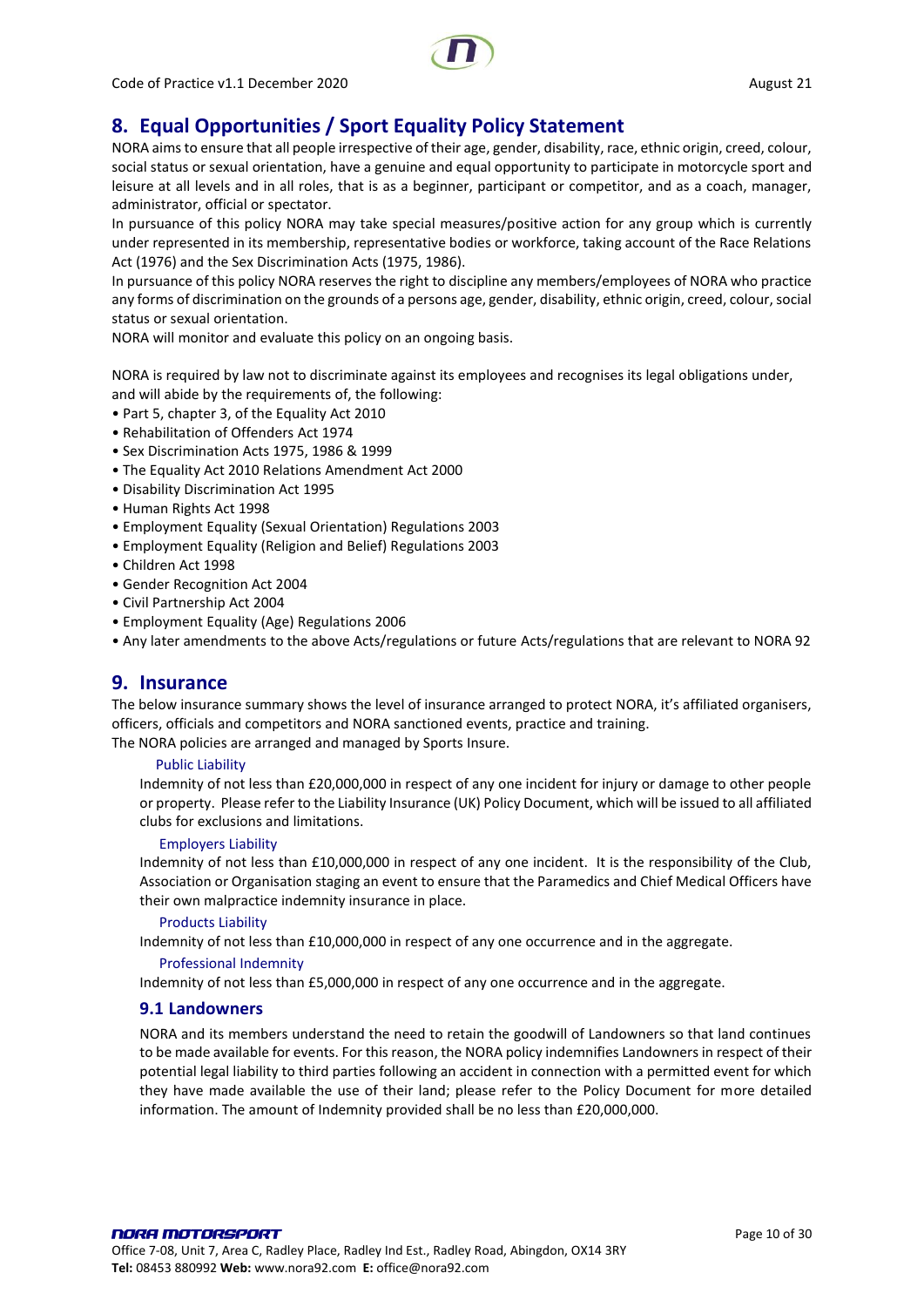### <span id="page-10-0"></span>**9.2 What is Not Covered**

It is important to understand what is not covered by the policy; the main points are: Participant to Participant Liability – Claims by one Competitor against another Competitor are not insured whilst competing in the permitted event.

### <span id="page-10-1"></span>**9.3 Road Traffic Act Liability (i.e. Road Risks)**

Where any part of an event takes place in a public place, riders are strongly recommended to confirm with their normal motor insurers that their participation in the event is covered. Without such a precaution it is possible that a competitor could be prosecuted and find themselves personally liable for damages without insurance protection.

#### <span id="page-10-3"></span><span id="page-10-2"></span>**9.4 Public Liability**

#### **9.4.1 Prior to the event**

So that Clubs may be certain that cover is operative for any event, the following steps should be taken: • Apply to NORA 92 for an appropriate Permit.

- Officials should be briefed prior to the event on risk assessment and procedure in the event of an accident.
- Consider if specific advice is needed from NORA about the event e.g.
	- Attractions other than normal competition e.g. flight displays, ballooning, bungee jumping, freestyle motocross, bouncy castles.
	- Contractual liabilities incurred to property owners or landlords.
	- Use of vehicles on public roads i.e. RTA cover.

If there are any special exposures that fall outside normal competition as shown in the NORA Regulations and therefore are not covered by the standard NORA liability insurance, full details of the event should be made available to NORA a minimum of 28 days prior to the event to enable them to respond on the implications for cover and cost.

#### <span id="page-10-4"></span>**9.4.2 Claim Notification**

The insured will give notice in writing, or by an agreed electronic medium, to the insurer:

- Immediately on, or not later than forty eight (48) hours from, receipt of notice of any impending inquest, fatal accident inquiry, prosecution or other legal proceedings that includes alleged bodily injury;
- As soon as practical, but in any event within seventy two (72) hours from, coming in possession of actual knowledge that notice of an Industrial Tribunal hearing includes alleged bodily injury or personal injury;
- Immediately on, or not later than seventy two (72) hours from, the insured's actual knowledge of any death or bodily injury to any employee involving a stay in hospital in excess of three (3) days;
- As soon as practical, but in any event within ten (10) days, after any other accident, event or the coming in possession of actual knowledge of bodily injury, personal injury or damage, with full particulars thereof; which may be the subject of indemnity under this policy.
- The insured will give notice by an agreed electronic medium, to the insurer not later than forty eight (48) hours from, the insured's notification to the authorities of any RIDDOR incident.
- Notice to the insurer must be given to the claims notification addressed specified in the schedule.

#### <span id="page-10-5"></span>**9.4.3 Insured's Duties**

For each and every claim or RIDDOR\* incident the insured and any person acting on behalf of the insured must:

- Not admit responsibility, liability, make an offer or promise, not offer payment or indemnity without the written consent of the insurer;
- Not incur any expenses without the consent of the insurer except at the insured's own cost;
- Always act honestly, there being no rights to any form of payment or indemnity under the policy in the event that any claim is made fraudulently;
- Give all such information, assistance and forward all documents to enable the insurer to investigate, settle or resist any claim as the insurers any require;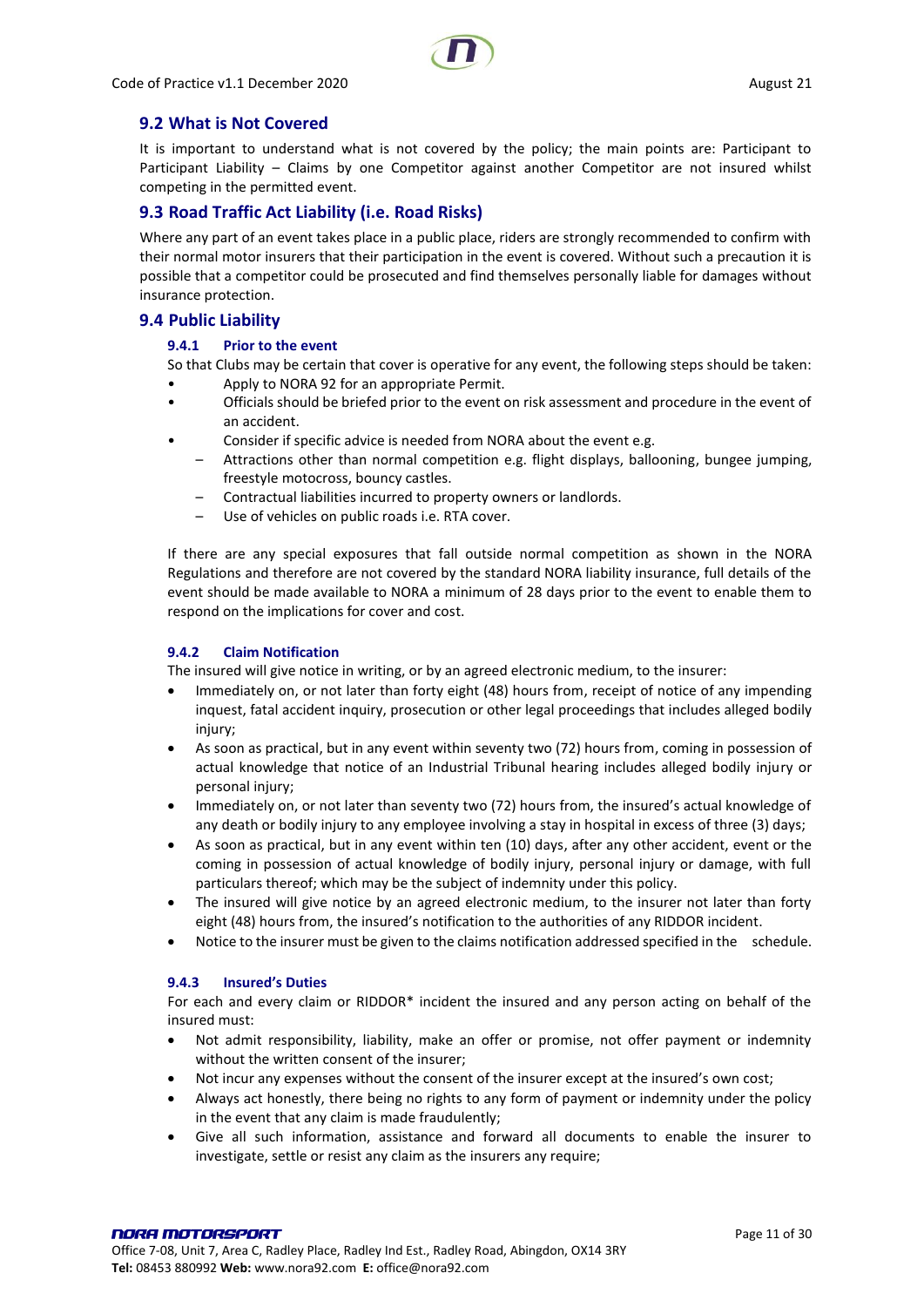

- Provide such proofs and information with respect to the claim as may reasonably be required together with (if demanded) a statutory declaration of the truth of the claim and any matters connected therewith;
- Not destroy evidence or supporting information or documentations without the insurer's prior consent; nor destroy any plant or other property relating to an occurrence, loss or suit that may give rise to a claim under this policy;

#### \* Injuries arising from sporting accidents

"Whether or not to report accidents which occur during professional sport is a subject of much debate. The comments below are intended to assist in resolving uncertainties.

There are no specific requirements to report accidents or injuries caused by sporting activities. However, a death or serious injury to a member of the public or an employee at a sports ground or a sporting activity must be reported to the appropriate enforcing authority under the general requirements of the Reporting of Injuries, Diseases and Dangerous Occurrences Regulations (RIDDOR) 1995. Whilst there is a legal requirement to report injuries at work that result from acts of violence, RIDDOR specifically excludes sports injuries of this type if taking part in the sport implies that participants accept a level of violence and risk of injury". (see http://www.hse.gov.uk/riddor/index.htm [3])

Ref: Safety in Sport - Guidance for UK National Governing Bodies UK Sport - Prepared by Dr C W Fuller

#### <span id="page-11-0"></span>**9.4.4 Claim Procedure**

Unless stated otherwise all claims will be handled and overseen by the insurer. For each and every claim the insured and any person acting on behalf of the insured must:

• Immediately send the insurer copies of any request, demand, order, notice, summons, legal paper and all documents relating thereto in connection with an insured events as soon as received by the insured. In addition the insured must co-operate with the insurer or their appointed agents to allow them to comply with such relevant practice directions and pre-action protocols as may be issued and approved from time to time by the head of civil justice;

• Authorise the insurer to obtain medical records or other pertinent information upon request but only where legally permitted to do so in the event of an insured event involving bodily injury;

It is essential that all claims and serious incidents be reported whether this is directly by the insured, or via the broker. This enables a proactive approach to managing any claims, which is of great benefit to the motor sports fraternity.

#### <span id="page-11-1"></span>**9.4.5 Motor Sports – Claims and Serious Incident Procedure**

#### Claims Reporting

It is essential that all claims and serious incidents be reported, whether this is directly by the insured, or via the broker. This enables a proactive approach to managing any claims, which is of great benefit to the motorsports fraternity

#### Serious Incidents

In the case of serious incidents, these need to be reported immediately to the Insurers. A serious incident is considered to be one involving:

- Fatal or life threatening injuries
- Head injuries, spinal injuries, amputation or multiple fractures
- Severe burns/scarring
- Loss of sight or hearing
- Serious injury to a spectator
- Serious injury to an official

The incident should be reported to the insurers immediately by the organising club, permit issuing authority or track owner. If the insured required further initial specialist advice, or there is a risk of police or HSE involvement or prosecution, the insurers will arrange for a nominated solicitor to provide advice.

For advice regarding a serious Incident at your event you should contact 07368 458650 In the event of a fatality telephone the police & impound the vehicle/s immediately.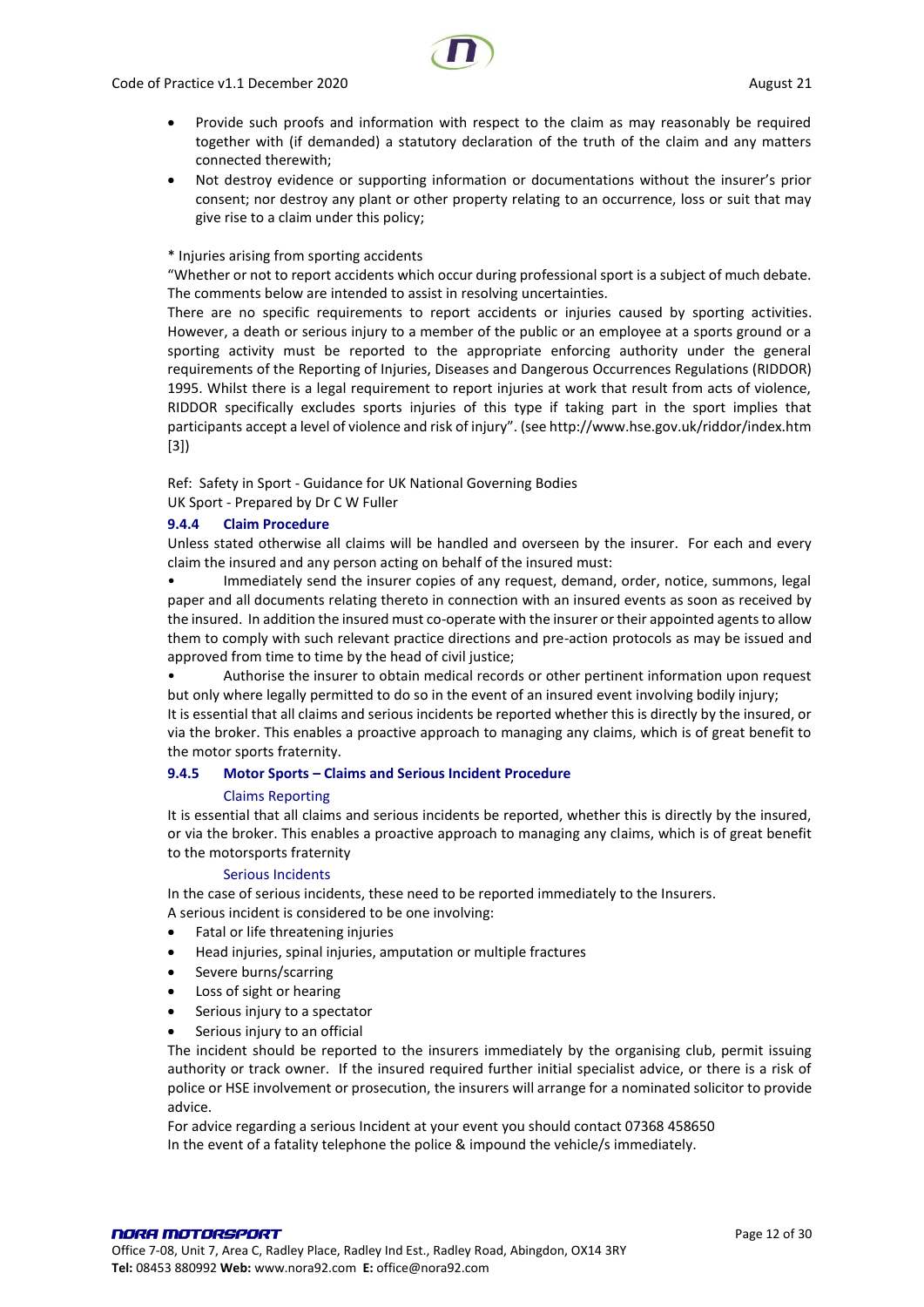

#### Investigation Guidelines

By conducting an early investigation of an incident, the necessary information and documentation can be gathered as quickly as possible. This is of enormous benefit to insurers and motor sports in general, through having all the evidence in hand to effectively deal with claims or threatened prosecution. To give effect to the above, it is essential that the information as detailed upon the attached checklist is collated by one of the following: The clerk of the course, circuit owner, governing body, event organiser, safety office or operator

#### Motor Sports Incident Investigation – Information Checklist

The Information Checklist must be completed by one of the following:

The Clerk of the course, Event Organiser, Safety Officer or Event Secretary. It is important that any information provided is based upon matters of fact and not matters of opinion.

#### Provide the Following Documents to the NORA Office

- Clerk of the Course report.
- Medical log/report.
- Signing on sheet.
- Entry form.
- Competitor event licence form
- Circuit certificate or licence.

Please also supply contact details of any witnesses but DO NOT take statements; these will be taken by the insurers at a later date.

#### <span id="page-12-0"></span>**9.5 Medical Malpractice Insurance**

The Master policy is automatically extended to provide medical malpractice cover for volunteer paramedics registered with the (HCPC) Health Care Professional Council. Cover also applies to qualified nurses registered with the (RCN) Royal College of Nursing and with A&E experence, medical assistants and event officials at NORA 92 permitted events. The limit of indemnity is £5,000,000 in the aggregate for each period of 12 months. Cover is subject to an excess of £250 each and every claim.

### <span id="page-12-1"></span>**10.Medical Services – Terminology**

The Medical Officer shall be qualified in accordance with the discipline requirements stipulated within the individual discipline regulations and shall satisfy their self that adequate arrangements, including first aid staff and equipment, have been made for dealing with any casualties.

Paramedic (PM) - A State Registered Paramedic with the HCPC (Health Care Professional Council). If a paramedic is present at an event as an individual volunteer (being paid expenses) and not present in a commercial capacity, then they are indemnified for Medical Malpractice under NORA's insurance policy. This concession also applies to Junior Doctors with full GMC registration (Not GPs or Consultants).

Ambulance - A vehicle registered as an ambulance with the DVLA (Driver and Vehicle Licensing Agency) or similar government licensing authority and complying with the following minimum equipment regulations for a type C vehicle; that is:

- Medical: A stretcher capable of being loaded and unloaded from the ambulance, medical gases including entonox and oxygen, scoop, long board and straps for immobilising patients, splints to immobilise limbs, AED or monitor, basic life support equipment including (BVM) bag valve and mask, suction and airway adjuncts and first aid equipment dealing with both major and minor wounds.
- Technical: Radio communication. Visible and audible signals.-
- Staffing: An ambulance must be staffed by two First Aid Personnel who can be the two minimum First Aid Personnel required at an event. One of the staff must be capable of driving the ambulance under blue light conditions if required. An ambulance may act as a Medical Centre but if so it must be a vehicle additional to the minimum ambulance requirement.

First Aid Personnel: An abled bodied person holding a current certificate of First Aid at work 3 day minimum competency.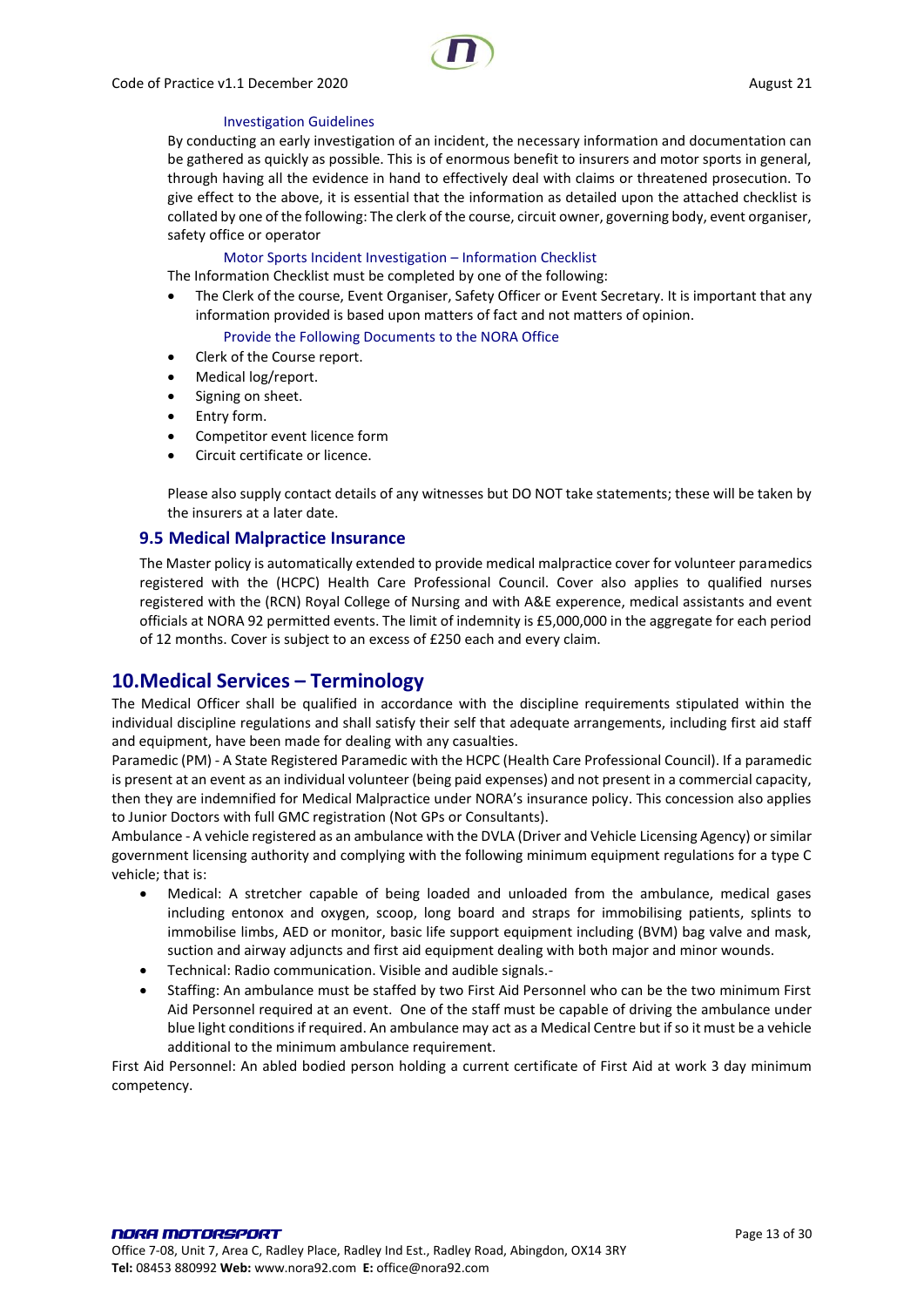### <span id="page-13-0"></span>**10.1 General**

For each motorcycle sporting discipline, the individual 'minimum medical requirements' are listed in the regulations within their own sections under the heading 'Medical Services'.

The points listed below, where relevant to a discipline, will apply to ALL competitive motorcycle sports and the wording will be the same for all:

- 1) If only one Ambulance is listed as the minimum requirement at an event Organisers are reminded that if it is in use for the treatment of a patient, then all practicing and racing must stop until it is free for possible further use. Organisers of events should remember their commitment and duty of care to competitors in ensuring that sufficient medical services for the type of event, dictated by a risk assessment of the expected number of injuries, are in place prior to the start of practicing and racing and remain in place until the event has completely finished.
- 2) When medical cover is required at an event, the Doctors and Paramedics should have available resuscitation drugs conforming to Resuscitation Council Guidelines and a supply of parenteral and oral analgesics. Organisers should ensure that such systems, equipment and supplies are available at the venue by discussion with their medical provider.
- 3) Auxiliary vehicles, such as 4x4 with a stretcher, cannot replace an Ambulance but such vehicles might, at certain event sites, be used in addition to and as the final form of transportation to the Ambulance for the event.
- 4) The nearest hospital, with an Accident & Emergency Department, must be notified in writing of the time, date and place of the meeting.
- 5) If a medical centre is available at a circuit or the site of an event, then it should be fully operational and independently staffed. If deemed acceptable, an Ambulance or similar unit may act as a medical centre but if so, it must be additional to the minimum Ambulance requirements.
- 6) Ambulance crews must be aware of the complete address of the event they are attending including postcode to give an accurate 999 call if needed. This must include access egress problems and a longitude and latitude location too if Helimed is needed.
- 7) Medical and ambulance staff are subject under NORA 92 rules to random unannounced audits by the Chief Medical Officer to ensure all the guidance and regulations above are being properly implemented.

### <span id="page-13-1"></span>**11.Safety Precautions**

It should be generally realised that the organisers of speed events have a legal responsibility to the general public and therefore it is the duty of these organisers to ensure that all reasonable precautions are taken to protect the public. Whilst organising clubs are insured under the Promoters Third Party Policy in respect of their legal liability, it is a condition of the policy that the promoters of an event must comply strictly with this NORA Code of Practice and any additional requirements as may be specified by the Course Certificate. Clubs, failing to do so stand in grave danger of any claims being repudiated to the club by the insurers under the terms of the policy covering legal liability. The safety precautions to be adopted are provided with the Course Certificate for the particular course but the following general requirements must be observed. The attention of organisers is drawn to the provision of the code which stipulates that any alteration to the circuit following the issue of a Course Certificate must comply with the circuit guidelines and must be documented with the Course Certificate, by the Clerk of the Course, prior to the start of any event, all documentation should be forwarded to NORA following the event for amendment to the Course Certificate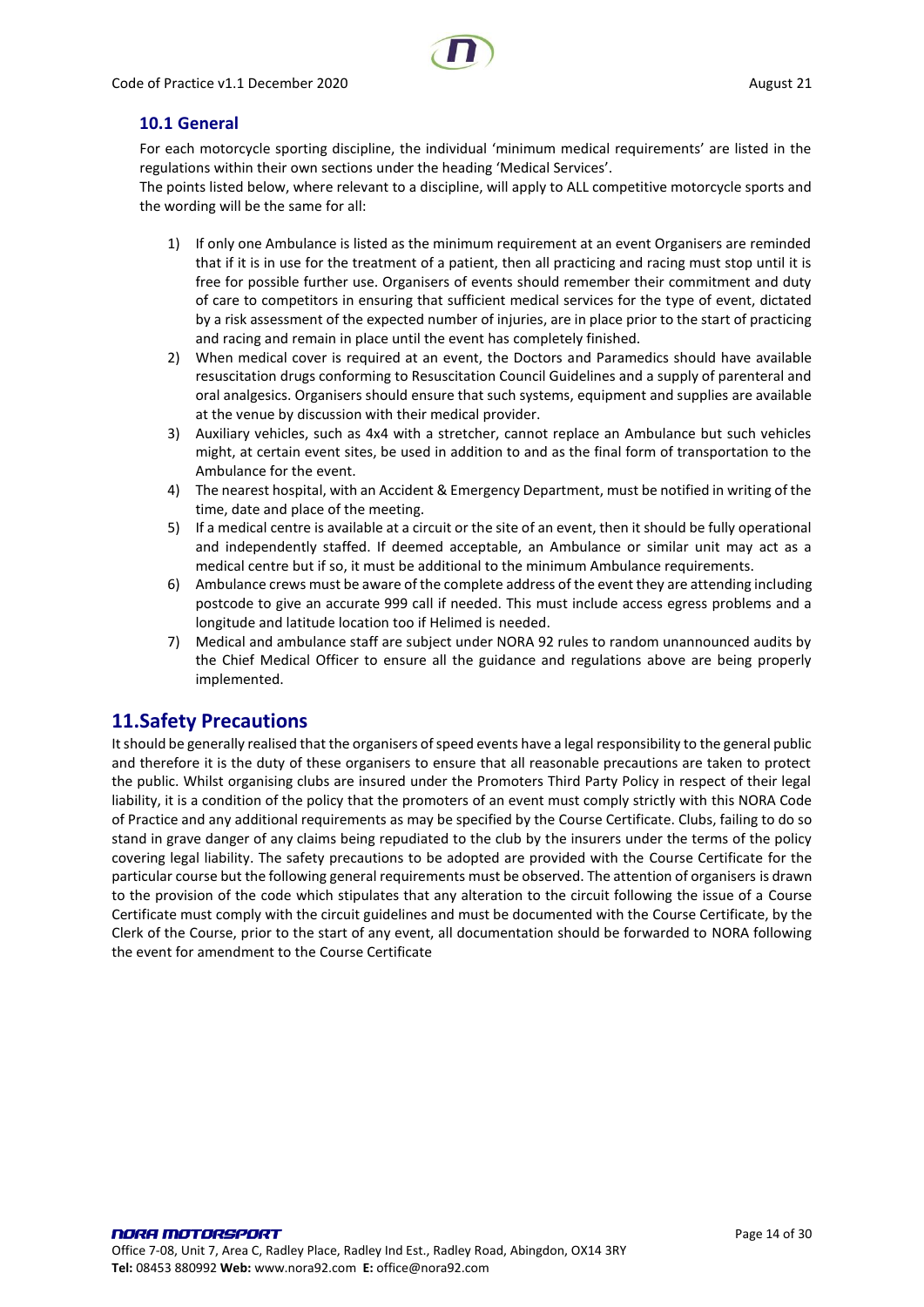### <span id="page-14-0"></span>**11.1 Warning and Prohibition Notices**

The following guidance regarding the display of notices are applicable to all speed events

#### **Warning Notice (WN1) (Ideally 70cm x 50cm)**

Warning notices as detailed must be displayed on each side of every entrance to the course, including the entrance to car parks and paddock. These notices must be prominently displayed where they can be easily read by the public before any admission charge is paid, or where no admission charge is made before entry is gained into the circuit. Where it is not possible to define the limits of the site and to control admission of the public (e.g. War Department and heath land) warning notices must be profusely displayed around the course and also in the car parks.

## **NOTICE WARNING TO THE PUBLIC MOTOR SPORT CAN BE DANGEROUS**

Despite the organisers taking all reasonable precautions, unavoidable accidents can happen. Please comply with all instructions of marshals and notices and remain in permitted areas only.

**THEY ARE CONCERNED WITH YOUR SAFETY.**

This event is run under a permit issued by NORA 92

#### **Prohibited Area Notice (PA1) (Ideally 60cm x 40cm)**

Areas where the public are not permitted must be clearly defined by the display of an adequate number of "Prohibited Area" notices, preferably mounted on stakes. These notices must also be displayed in the prohibited area between any "double roping" and facing between the public and the track. Notices should be displayed within the prohibited area, facing the public and mounted on stakes or fixed to the inner fencing.

## **NOTICE PROHIBITED AREA**

### **THE PUBLIC IS NOT PERMITTED IN**

### **THIS AREA**

This event is run under a permit issued by NORA 92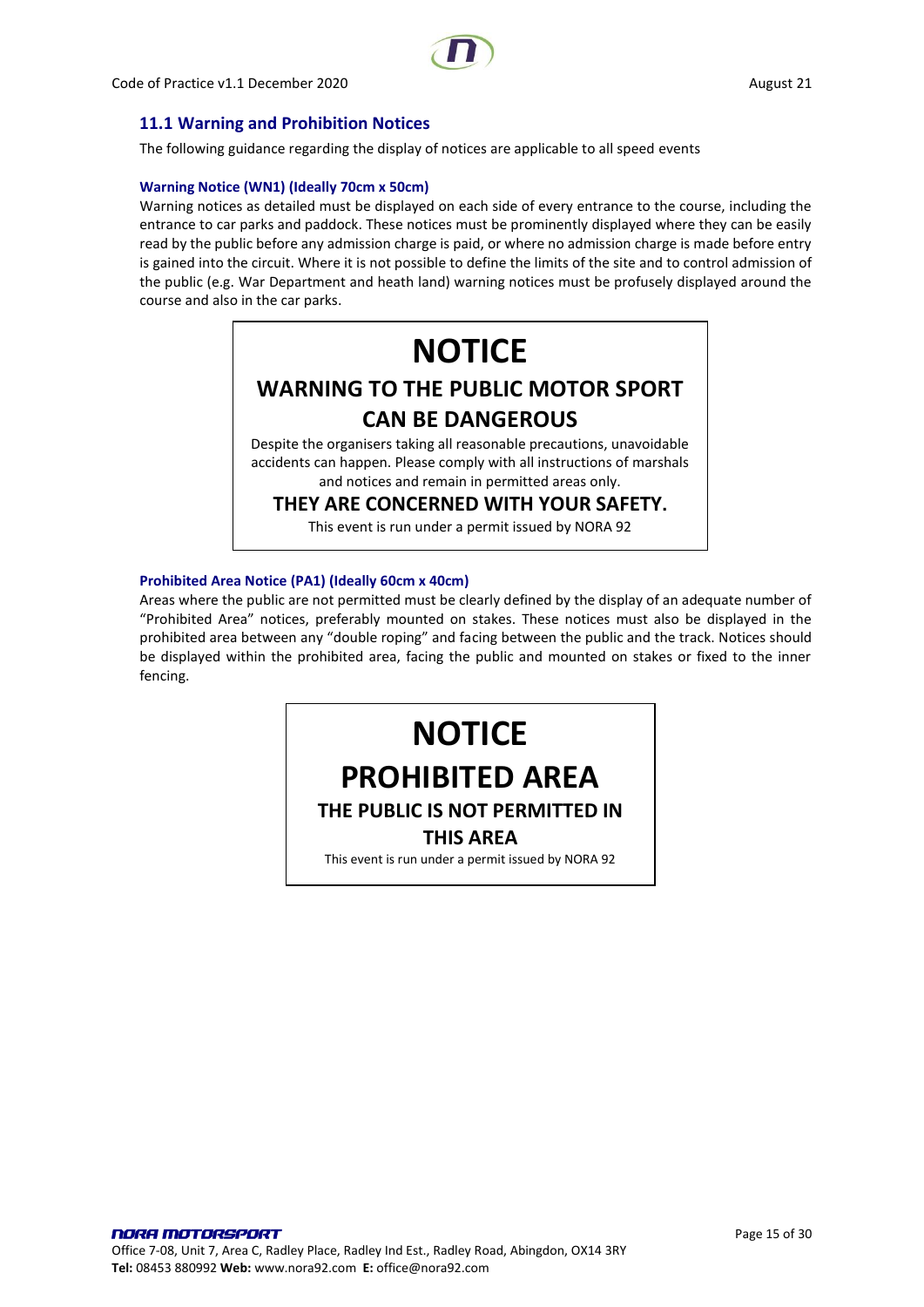

#### **Prohibited Area Notice (PA2) (Ideally 50cm x 35cm)**

Those parts of the course to which the public is not admitted and where it is neither practical nor necessary to erect a rope barrier, may be indicated by the erection of the special type of Warning Notice (C). These notices mounted on stakes with the top of the notices at least 1.2 metres above ground level should be displayed at least 20 metres from the course. The limit of these areas should also be defined by a boundary tape affixed to the stakes supporting the notices.



#### **Enduro Event Signs**

The following additional signs should be the responsibility of the Clerk of the Course. They should be erected and removed as a separate task from the route marking itself. Each should be carefully positioned to be clearly visible to those members of the public (or competitors and marshals) for whom its message is intended. Minimum size should be A4.

| <b>CAUTION</b>                                                                                                                                | <b>CAUTION</b>                                                                                                                                        | <b>CAUTION</b>                                                     |
|-----------------------------------------------------------------------------------------------------------------------------------------------|-------------------------------------------------------------------------------------------------------------------------------------------------------|--------------------------------------------------------------------|
| This right of way will be<br>in use whilst this sign is<br>displayed for a<br><b>MOTORCYCLE</b><br><b>CROSS COUNTRY</b><br><b>COMPETITION</b> | You are approaching a<br><b>MOTORCYCLE</b><br><b>CROSS COUNTRY</b><br><b>COMPETITION</b><br>Please be aware of<br>motorcycles approaching<br>at speed | You are approaching a<br><b>FOOTPATH</b><br>OR<br><b>BRIDLEWAY</b> |
| This event is run under a permit<br>issued by NORA 92                                                                                         | This event is run under a permit<br>issued by NORA 92                                                                                                 | This event is run under a permit<br>issued by NORA 92              |

#### **Additional Signs**

Additional auxiliary signs may be used to supplement the signs stated above.

#### **Declaration – Admission Tickets, Passes e.t.c.**

Any tickets and passes issued shall wherever plausible bear the following wording, shown below, in full and if the wording appears on the reverse side then the words "For Conditions of Admission See Over" must be clearly printed on the face thereof. Where a ticket is cancelled by being torn in half, the full wording and, where applicable, the "For conditions of admission see over" must appear on the section retained by the member of the public.

NOTICE - WARNING TO THE PUBLIC MOTOR SPORT CAN BE DANGEROUS Despite the organisers taking all reasonable precautions, unavoidable accidents can happen. Please comply with all instructions of marshals and notices and remain in permitted areas only. THEY ARE CONCERNED WITH YOUR SAFETY.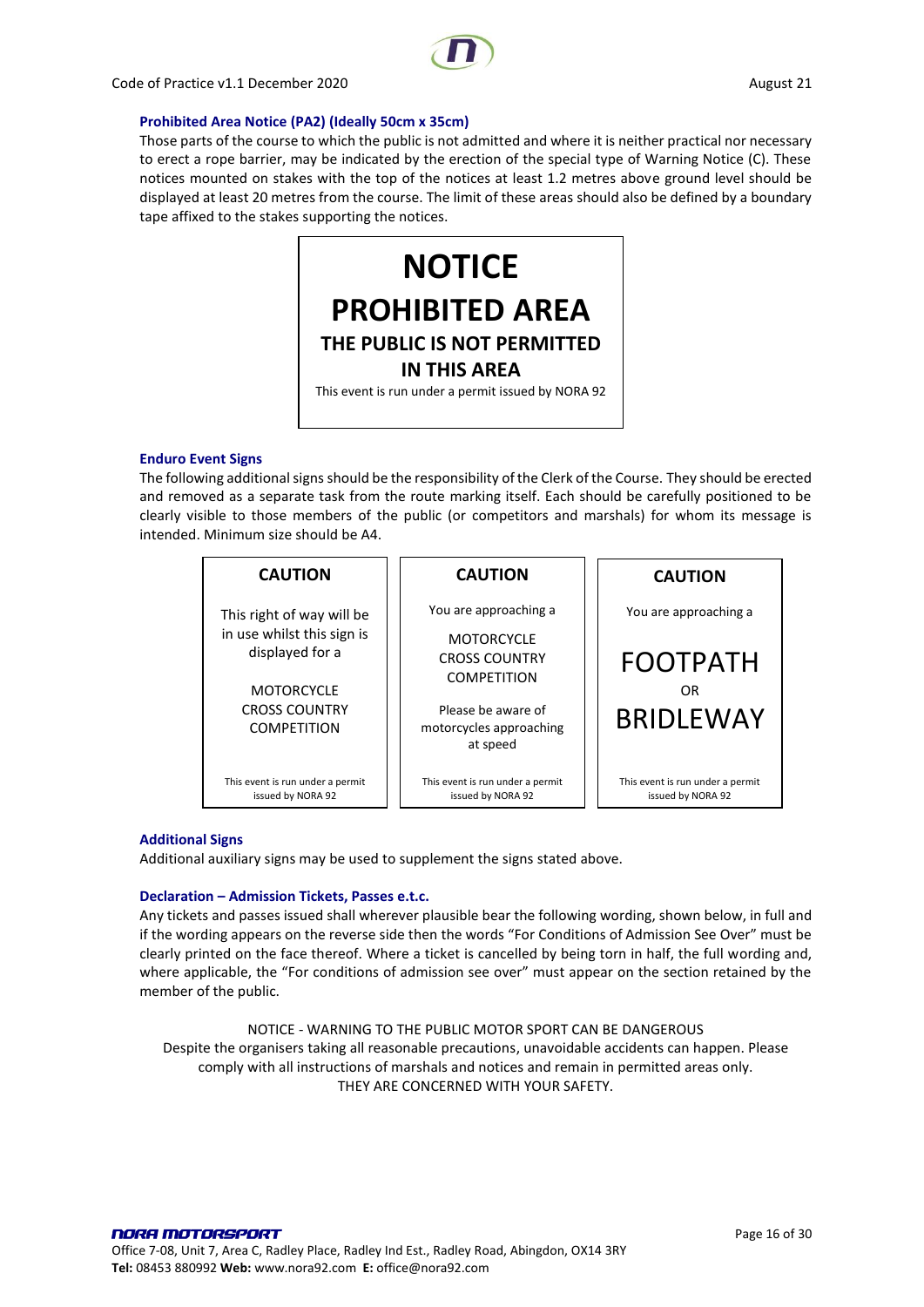### <span id="page-16-0"></span>**12.Sound Control**

The maximum permitted sound level in each discipline will be controlled by the following method. The sound level meter microphone to be placed 2m from the exhaust pipe end, at an angle of 45 degrees measured from the exhaust centre line at a height of 1.35m from the ground ( +/- 2cm). All measurements will be rounded up.

The Sound Inspector shall open throttle as fast as possible until full open throttle (instantly, within 0.3 seconds). They will keep the engine at max engine 'rpm' for at least 1 second before quickly releasing the throttle. If the machine fails the first test then the test may be repeated a further two times. Test should be conducted with hot engines. If a misfire or detonation occurs, the test must be reconducted.

During a sound level test, machines not equipped with a gear box neutral must be placed on a stand. Temporary silencers, bypass pipes or the inclusion of temporary parts to achieve silencing requirements are prohibited.

<span id="page-16-1"></span>

| <b>Motocross, Enduro and Cross Country</b> |            |                                  |
|--------------------------------------------|------------|----------------------------------|
| 125cc and above                            |            |                                  |
| <b>Target Level</b>                        | 112 dB/A   |                                  |
| Pre-Race                                   | 114 dB/A   | 112 dB/A +2dB/A method precision |
| Post-Race                                  | 115 dB/A   | 114 dB/A +1dB/A for degradation  |
| 2 Stroke Sidecars                          |            |                                  |
| <b>Target Level</b>                        | 110 dB/A   |                                  |
| Pre-Race                                   | 112 dB/A   | 110 dB/A +2dB/A method precision |
| Post-Race                                  | 113 dB/A   | 112 dB/A +1dB/A for degradation  |
| <b>4 Stroke Sidecar</b>                    |            |                                  |
| <b>Target Level</b>                        | 114 dB/A   |                                  |
| Pre-Race                                   | 116 dB/A   | 114 dB/A +2dB/A method precision |
| Post-Race                                  | 117 dB/A   | 116 dB/A +1dB/A for degradation  |
| 2 Stroke Quads                             |            |                                  |
| <b>Target Level</b>                        | 112 dB/A   |                                  |
| Pre-Race                                   | 114 dB/A   | 112 dB/A +2dB/A method precision |
| Post-Race                                  | 115 dB/A   | 114 dB/A +1dB/A for degradation  |
| <b>4 Stroke Quads</b>                      |            |                                  |
| <b>Target Level</b>                        | 114 dB/A   |                                  |
| Pre-Race                                   | 116 dB/A   | 114 dB/A +2dB/A method precision |
| Post-Race                                  | 117 dB/A   | 116 dB/A +1dB/A for degradation  |
| Junior MX up to 85cc                       |            |                                  |
| <b>Target Level</b>                        | 109 dB/A   |                                  |
| Pre-Race                                   | 111 dB/A   | 109 dB/A +2dB/A method precision |
| Post-Race                                  | 112 $dB/A$ | 111 dB/A +1dB/A for degradation  |
| Junior MX 150cc 4 Stroke                   |            |                                  |
| <b>Target Level</b>                        | 112 dB/A   |                                  |
| Pre-Race                                   | 114 dB/A   | 112 dB/A +2dB/A method precision |
| Post-Race                                  | 115 dB/A   | 114 dB/A +1dB/A for degradation  |
| <b>Track and Oval Racing</b>               |            |                                  |
| <b>Target Level</b>                        | 114 dB/A   |                                  |
| Pre-Race                                   | 116 dB/A   | 112 dB/A +2dB/A method precision |
| Post-Race                                  | 117 dB/A   | 114 dB/A +1dB/A for degradation  |
| <b>4X4 Off Road</b>                        | @ 0.5m     | @ 2.0m                           |
| 4x4 Non Speed                              | 100 dB/A   | 88 dB/A                          |
| 4x4 Speed                                  | 108 dB/A   | 96 dB/A                          |

### **12.1 Acceptable Levels**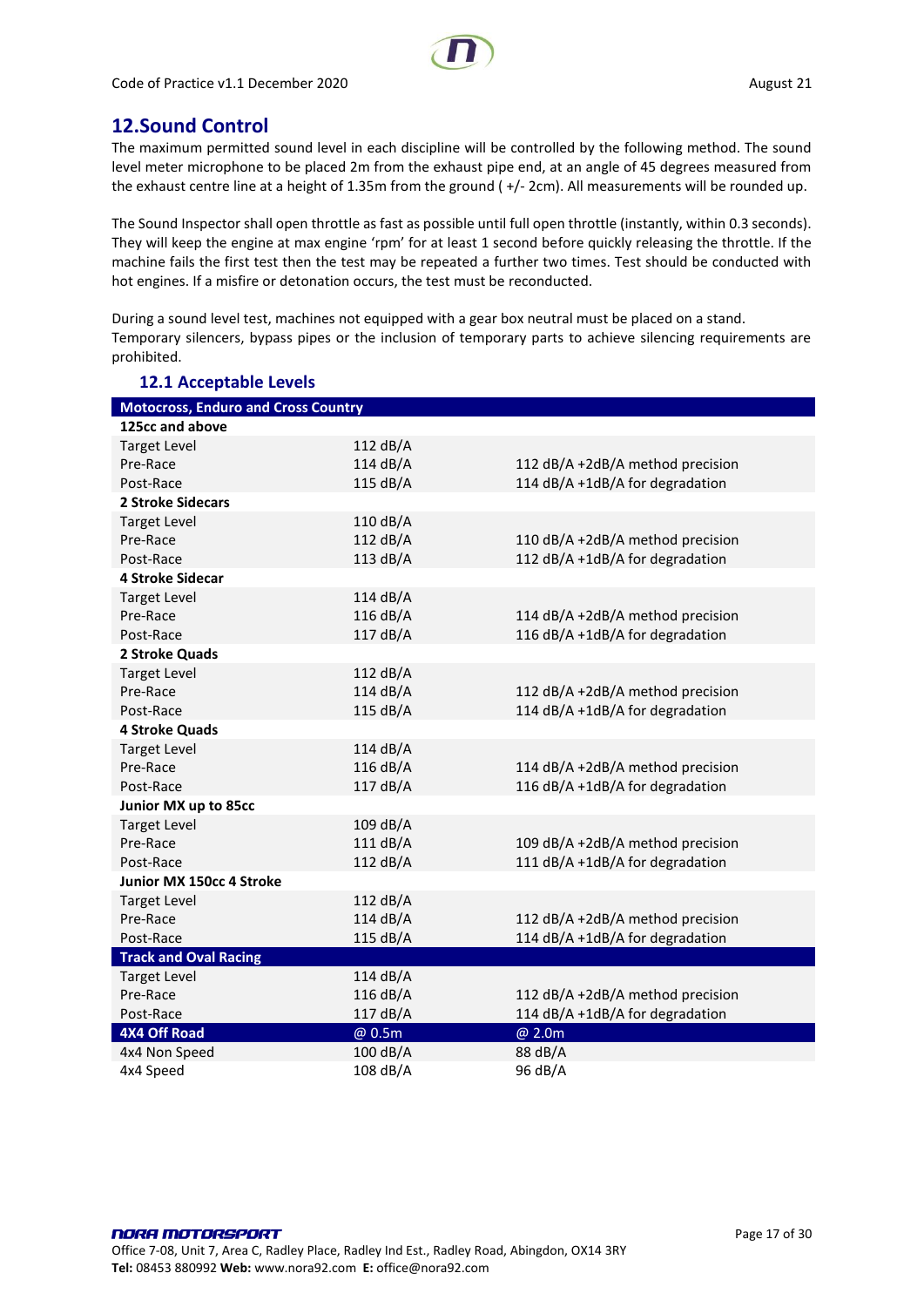

### <span id="page-17-0"></span>**12.2 General**

The ambient sound level within a 5 metre radius from the machine being tested should be at least 10 dBA below the maximum level permitted for the discipline.

Sound level meter minimum standard for enforcement IEC 651 Type 2 BSI 5969 Grade 2.

Refer to the specific discipline or event regulations if the discipline is not listed in the above table.

For motorcycle machines built prior to 2012 :

If an older machine fails the standard sound test then levels may be measured using the following method: The sound level meter microphone to be placed 500mm from the exhaust pipe end, at an angle of 45 degrees measured from the exhaust centre line as near as possible to the height of the exhaust end, at least 20cm above the ground.

The fixed R.P.M. according to the capacity must be used, with the exception of over 500cc four strokes. Up to 85cc 8,000 R.P.M. Over 85cc up to 125cc 7,000 R.P.M. Over 125cc up to 145cc 6,500 R.P.M. Over 145cc up to 250cc 5,000 R.P.M. Over 250cc up to 500cc 4,500 R.P.M. Over 500cc 4,000 R.P.M.

### <span id="page-17-1"></span>**13.Fuel Regulations**

The purpose of these Regulations is to ensure that the fuel used in competition is unleaded 'pump petrol' as this term is generally understood or commercially available race fuel manufactured to the below specification.

### <span id="page-17-2"></span>**13.1 Unleaded Fuel, Fuel/Oil Mixtures**

Unleaded petrol is defined by European Committee for Standardisation (CEN), EN 228 (2004) or BS EN 228 (British Standards BS7070).

Any infringement of the fuel specifications will automatically result in the disqualification of the competitor from the entire meeting.

### <span id="page-17-3"></span>**13.2 Race Fuels**

Manufactured race fuels that comply with the following regulations can be used in all competitions where no section of the event is to take place on a public highway.

| Density                 | 720 - 780 kg/m3 |
|-------------------------|-----------------|
| <b>RON</b>              | Max 102         |
| <b>MON</b>              | Max 90          |
| <b>RVP</b>              | Max 90 kPa      |
| Oxygen Content          | Max 3,7 Mass%   |
| <b>Lead Content</b>     | Max 5 $mg/L$    |
| <b>Benzene Content</b>  | Max 1 Vol%      |
| <b>Aromatic Content</b> | Max 35 Vol%     |

### <span id="page-17-4"></span>**13.3 Bio Fuels**

E85 Bio-ethanol pump fuel may be used where specifically allowed by NORA. E85 Bio-ethanol fuel is defined by CWA 15293:2005 (automotive fuels, ethanol E85, requirements and test methods) standards and is a road legal, publicly available fuel.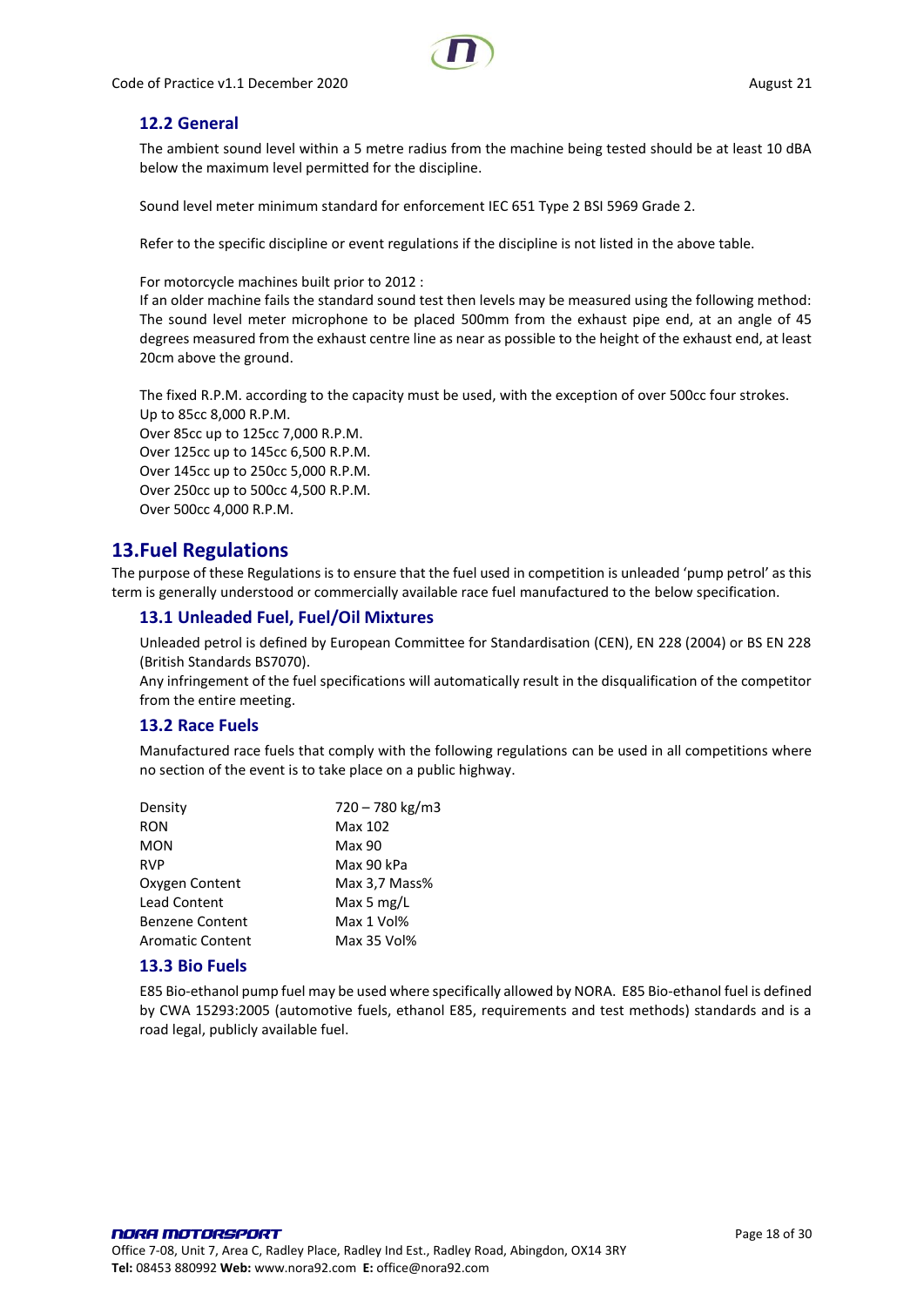

### <span id="page-18-0"></span>**13.4 Sampling**

Fuel samples may be taken, to ensure compliance with the NORA Fuel Regulations at any time or place during the course of an event.

- The Chief Technical Officer with the agreement of the Clerk of the Course may take or supervise the taking of up to 1.5 litres of fuel from any competition machine.
- Containers used must be clean and of a type certified suitable for holding petrol samples.
- Each sample taken must be divided into two and placed in separate 1 litre containers. (1 litre approximately in one and 0.5 litre approximately in the other). The containers must be sealed immediately and identified by reference to the machine from which the sample was taken. This information must be entered on a certificate which must certify the date, place and time of taking the sample and the seal numbers of both the 1 litre (the 'A' sample) and 0.5 litre (the 'B' sample) containers.
- Sample 'A' must remain in the control of the Chief Technical Officer for delivery to a NORA approved 'Fuel Test Laboratory'. Sample 'B' must be given to the rider or his authorised representative who must sign the fuel sample certificate, acknowledging receipt.
- Samples taken for routine control must be tested for compliance with at least three of the characteristics listed – A fuel test result will be said to be 'in compliance with' or 'not' in compliance with the characteristics tested for.

### <span id="page-18-1"></span>**13.5 Fuel Test Costs and Penalties**

When following routine testing fuel found to be not in compliance with the NORA Fuel Regulations the competitor involved will be liable for the relevant testing costs.

When fuel is tested as a result of a protest the protest fee must be accompanied by a 'Nominal Testing Charge' of £600 and the losing party will be liable for all the testing costs. In the event of the protest being upheld the 'Nominal Testing Charge' will be returned. Any competitor who fails to provide a fuel sample when requested to, or who's fuel is found to be not in compliance with these regulations will:

- Have his/her licence suspended for a minimum period of six months.
- Will be disqualified from the results.
- Will lose any championship points that may have been earned at the meeting.

### <span id="page-18-2"></span>**14.Helmets**

Helmets bearing any one of the under mentioned "standard" marks could be approved by NORA if deemed to conform with certain additional criteria considered necessary for helmets used in motorcycle sport.

British Standards Institution BS 6658-A British Standards Institution BS 6658-B UN ECE Regulation 22 ECE 22-05 Snell Memorial Foundation Snell M2005 or M2010 (individual approval only) M2005

For 4x4 speed events (excluding SXS, UTV) Snell SA2010, SAH2010 or SA2015 FIA 8860-2004, 8860-2010 or 8859-2015

### <span id="page-18-3"></span>**14.1 Helmet Modifications**

Please note that any modification to a helmet structure immediately invalidates approval. Any helmet modified by the cutting, drilling or puncturing of the shell in any way subsequent to its leaving the manufacturer, will be rejected at inspection.

### <span id="page-18-4"></span>**14.2 Inspection of Helmets**

The Senior Technical Officer of an event has the power to impound for the day, any helmet he considers is not in a fit condition to be used. NORA recommends that all types of helmets used in regular competition should be replaced after three years.

Competitors with long hair must have it contained within the helmet or clothing.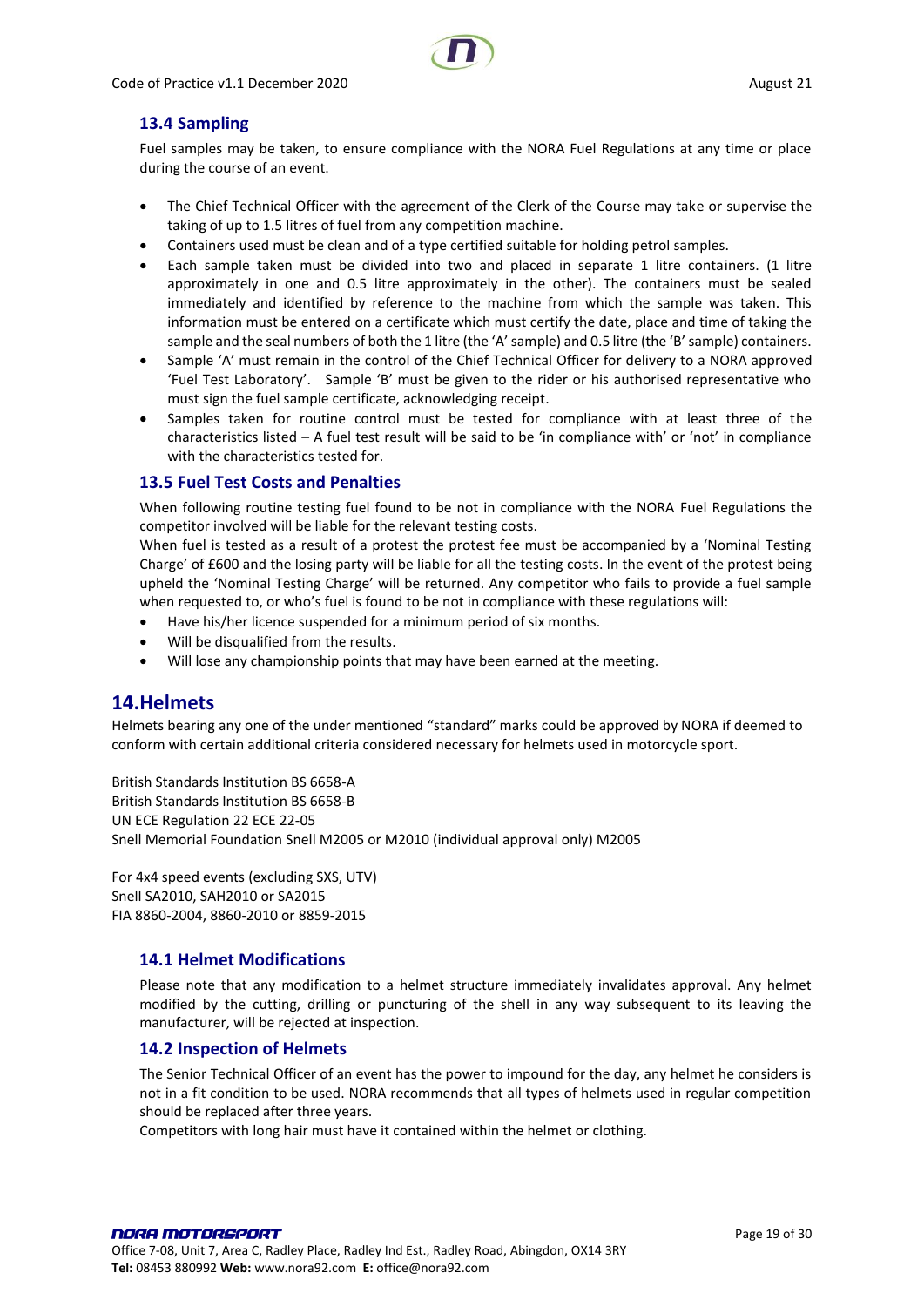### <span id="page-19-0"></span>**15.Price List**

<span id="page-19-1"></span>Payable to NORA 92

### **15.1 Licence Fees**

| <b>Annual International Licence</b>   | Including Personal Accident and Repatriation Cover | £190.00 |
|---------------------------------------|----------------------------------------------------|---------|
| Annual Adult Advanced Licence         | Including Personal Accident Cover                  | £80.00  |
| Annual Youth Advanced Licence         | <b>Including Personal Accident Cover</b>           | £70.00  |
| Annual Auto Advanced Licence          | <b>Including Personal Accident Cover</b>           | £60.00  |
| <b>Annual Trials Advanced Licence</b> | <b>Including Personal Accident Cover</b>           | £50.00  |
| Annual Adult Basic Licence            | No PA Insurance                                    | £55.00  |
| <b>Annual Youth Basic Licence</b>     | No PA Insurance                                    | £50.00  |
| Annual Auto Basic Licence             | No PA Insurance                                    | £40.00  |
| <b>Annual Trials Basic Licence</b>    | No PA Insurance                                    | £20.00  |
| Annual Practice Licence               | No PA Insurance                                    | £25.00  |

| 1 Event Licence               | f 7.50 |
|-------------------------------|--------|
| 1 Event Trials Licence        | £ 5.00 |
| 1 Event International Licence | £50.00 |

#### **15.2 Permit Fees**

<span id="page-19-2"></span>

| <b>Event Permits</b>    | £49.00 |
|-------------------------|--------|
| <b>Trials Permits</b>   | £25.00 |
| <b>Practice Permits</b> | £20.00 |

### <span id="page-19-3"></span>**15.3 Speed Event Fees**

| Standard Rate 1 Day        | £569.00    |
|----------------------------|------------|
| Discounted Rate 1 Day      | £389.00    |
| <b>Standard Rate 2 Day</b> | £749.00    |
| Discounted Rate 2 Day      | £569.00    |
| Non Speed Events           | <b>POA</b> |

### <span id="page-19-4"></span>**15.4 Protest Fees**

Engine Measurement & Fuel Testing charges can be found in discipline regulations and Fuel Regulations within these Regulations.

| To the Clerk of the Course | $f250.00*$ |
|----------------------------|------------|
| To NORA                    | E500.00    |

\* Payable on the day in cash

### <span id="page-19-5"></span>**15.5 Fines**

| Levied by Clerk of the Course | Maximum $£500.00*$ |
|-------------------------------|--------------------|
| Levied by NORA                | Maximum £500.00*   |

### <span id="page-19-6"></span>**15.6 Course Certificate**

No Charge

### <span id="page-19-7"></span>**15.7 Officials Licence**

No Charge

### <span id="page-19-8"></span>**15.8 Signs**

Warning signsWN1 and PA2 are available, printed onto to Corex board, from the NORA office at a cost of £xx per sign.

| WN <sub>1</sub>         | £10.00 per sign |
|-------------------------|-----------------|
| PA1                     | £7.50 per sign  |
| <b>Practice Permits</b> | £7.50 per sign  |
| Enduro (A4)             | £7.50 per sign  |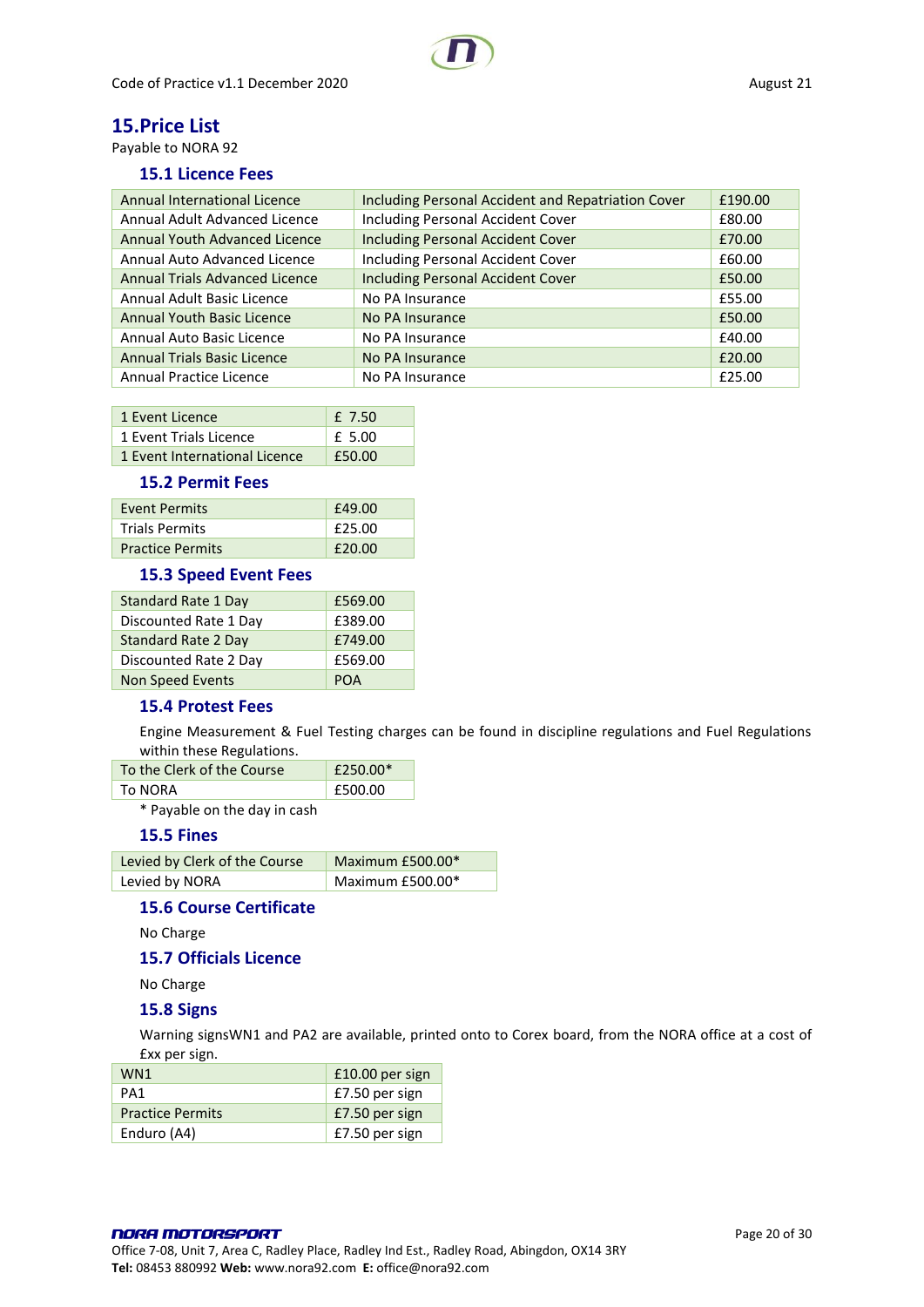### <span id="page-20-1"></span><span id="page-20-0"></span>**16.Organisation of Competitions**

### **16.1 Standing Regulations**

The Standing Regulations shall be specific to each discipline and not contradictory to this code of practice.

### <span id="page-20-2"></span>**16.2 Event Regulations**

For every competition there may be drawn up Regulations, supplementary to this code of practice and its appendices. The event regulations shall not conflict with this code of practice or its standing regulations. The event regulations are to include all information relevant to the particular competition for the information of competitors.

### <span id="page-20-3"></span>**16.3 Organisation of Competitions**

No competition shall be held without an organising permit having been granted. Any of the following may act as Organisers, and hold a competition as defined in this code:

- The NORA Headquarters
- An affiliated organisation or individual
- A recognised association

### <span id="page-20-4"></span>**16.4 Signing On**

All riders, passengers, officials, assistants, and press must sign a declaration on the relevant signing on form (available from NORA).

#### <span id="page-20-5"></span>**16.5 Age Limits for Officials and Assistants**

All event Executive and Administrative Officials shall be 18 years of age or over.

**Marshals**: All Assistant Officials whose function is to be carried out at the immediate track-side must be at least 16 years of age.

#### **Parental Agreement and responsible Persons**:

All Assistant Officials who are under 18 years of age must have obtained parental agreement to carry out the duty and the signing on signature must be countersigned by someone who is responsible for the official at the event.

**General**: When using the services of minors (persons under 18 years of age) for any official duties at any event, special attention must be given to any risks which may be associated with the duty, and to the previous experience of the official.

The placing of all event safety signage is the responsibility of the Clerk of the Course.

### <span id="page-20-6"></span>**16.6 Status of Events**

#### International

An International event is an officially sanctioned event that is open to competitors from more than one nation who must hold a NORA Licence. Competitors not resident in the country in which the event is to take place must either evidence appropriate repatriation insurance or be the holder of a NORA international licence.

#### Open

An Open event is open to competitors who are the holders of a NORA Licence and resident in the country in which the event is to take place..

#### Practice Events and Training Days

An event for practice and training purposes, where no competitions shall be held. No such event may be held unless the appropriate notification and Insurance has been issued.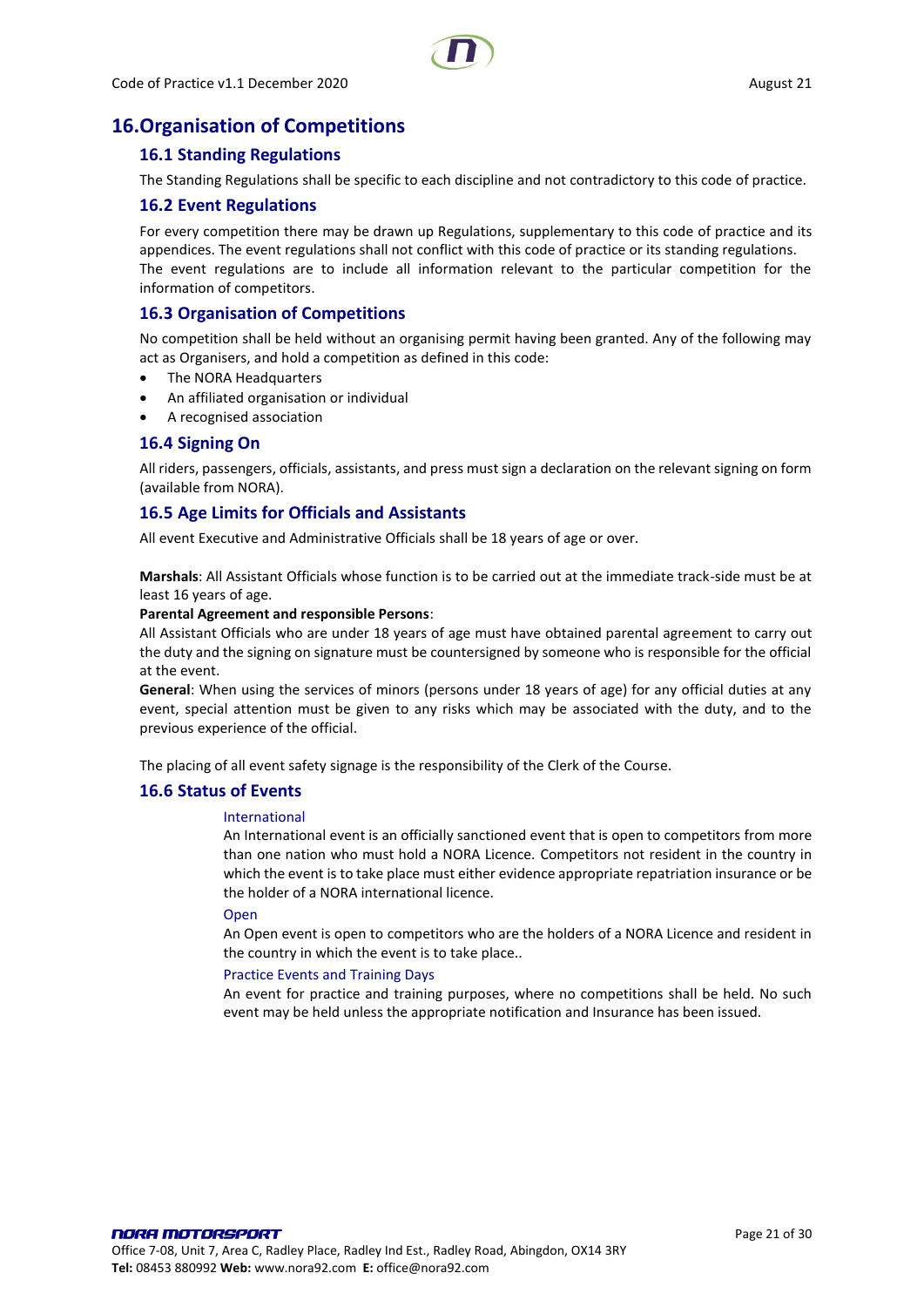

### <span id="page-21-0"></span>**16.7 Insurance**

- All events held under the jurisdiction of NORA shall be insured under policies put into effect by NORA Headquarters
- Competitors holding an annual NORA race licence will be covered by the NORA Group Personal Accident cover, all other competitors are responsible for their own Personal Accident insurance cover.
- Competitors are responsible for 'Road Traffic Acts insurance' when part or the entire course of an event traverses a public road.
- Competitors are encouraged not to cancel other PA policies when taking out a NORA annual licence.
- No insurance will be in place for organiser that run under a permit issued by NORA but source their own event insurance and regulation. In such cases any Insurance policy must indemnify NORA.

### <span id="page-21-1"></span>**16.8 Official Programme**

Any Official Programme shall contain the following information:

- A statement that the competition is held under the NORA Code of Practice.
- The Permit Number and, where applicable, the Course Certificate Number.
- The names of the principal Officials and an address and telephone number for correspondence with the Organisers.
- The time of start and the schedule of the competitions.
- The names of competitors with their machines and Riding Numbers.
- The appropriate Warning and Disclaimer Notices as specified under "Safety Precautions" in the current NORA Code of Practice.
- Any other notices as may be required from time to time by NORA.

### <span id="page-21-2"></span>**16.9 Announcement of Results**

The announcement of results must be made as per the Standing Regulations or Event Regulations for each of the disciplines and if not issued or posted on the day, shall be made public as soon as practicable. All results published are provisional until all protest and appeal times have elapsed.

### <span id="page-21-3"></span>**16.10 Course Certificate**

All courses for Motocross and Track Racing staged in accordance with this code, whether permanent or temporary, must be licenced or certified by NORA

A Course Certificate shall be valid for a period as indicated.

A course licence or certificate is valid only where a Permit or permission has been issued by NORA

The licence or certificate shall not have any validity on any day nor at any activity for which a NORA Permit is not in force. A course licence or certificate is to be read in conjunction with and be deemed to incorporate all and any terms, conditions and provisions contained within or set out within the Permit.

### <span id="page-21-5"></span><span id="page-21-4"></span>**17.Permits and Entries**

### **17.1 Application for Permit**

Applications for a Permit should be made 14 days prior to an event. NORA may decline to grant or may withdraw a permit. A reason must be stated

### <span id="page-21-6"></span>**17.2 Entries**

- Where an entry form is in use it shall provide, where appropriate, for the inclusion of the names and addresses of the competitors, their Competition Licence or Registration number, make and engine capacity of machine entered, their Club and a contact telephone number for the competitor. Entries containing the same information may be accepted via the internet.
- Each entry must be signed by the competitor accepting the Conditions and Regulations for the competition and agreeing to be bound by them. This may be an electronic signature in the case of online entries.
- Any entry not accompanied by the required fee shall be null and void.
- Entries may be taken by other means where a competitor already exists within the NORA database.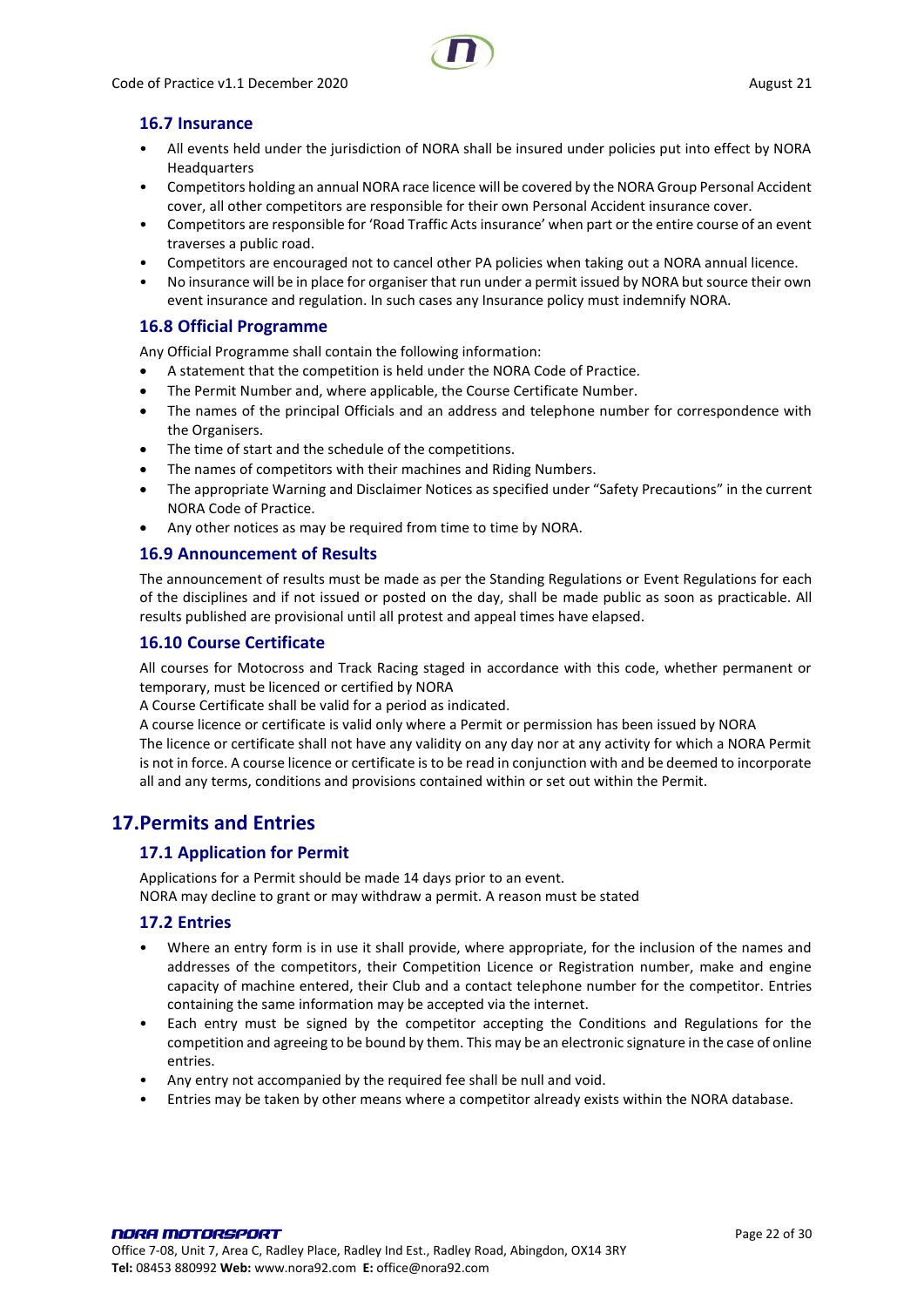

### <span id="page-22-0"></span>**17.3 Refusal of Entries**

- Organisers of competitions may select entries as they wish and (whether or not the number of entries submitted exceeds the maximum number to be accepted in the competition) may refuse any entry provided that: Notification of refusal is given in writing so as to reach the competitor as soon as possible
- If requested to do so an organiser must inform the competitor of the reason for refusal of an entry.
- In the case of any event in a series of events the result of which constitutes a Championship, an entry may be refused only with the permission of NORA.

### <span id="page-22-1"></span>**18.Officials Control and Direction of Competitions**

All competitions held under the jurisdiction of this Code shall be the responsibility of certain Officials whose duties shall be Judicial, Executive or Administrative.

### <span id="page-22-2"></span>**18.1 Judicial Officials**

The Clerk of the Course is empowered to take disciplinary action and to adjudicate on any protest arising out of an event.

NORA will appoint three adjudicators to hear an Appeal arising out of an event.

### <span id="page-22-3"></span>**18.2 Executive and Administrative Officials**

The Clerk of the Course shall be the Chief Executive Official under whose direction the following Executive and Administrative Officials may be appointed according to the type of competition.

- The Deputies to the Clerk of the Course
- The Event Secretary
- The Chief Timekeeper
- The Chief Technical Officer (Including Sound Inspector)
- The Chief Marshal
- The Chief Medical Officer
- The Incident Officer

In addition the Clerk of the Course may appoint assistant officials.

#### <span id="page-22-4"></span>**18.3 Requirement to Sign Off**

As soon as possible on arrival at an event and before commencing any duties all executive, administrative and assistant officials must sign the official signing-on forms provided by the organisers

### <span id="page-22-5"></span>**18.4 Plural Appointments**

Officials may undertake several different duties for which they are qualified. The Clerk of the Course shall not undertake any other duty except Event Secretary, Start and Finish Marshal.

If an executive official is to be a competitor at an event, then a suitably licenced replacement must be available to take over the officials duties during the period that they are competing and to adjudicate on any protest or disciplinary matter arising from that competition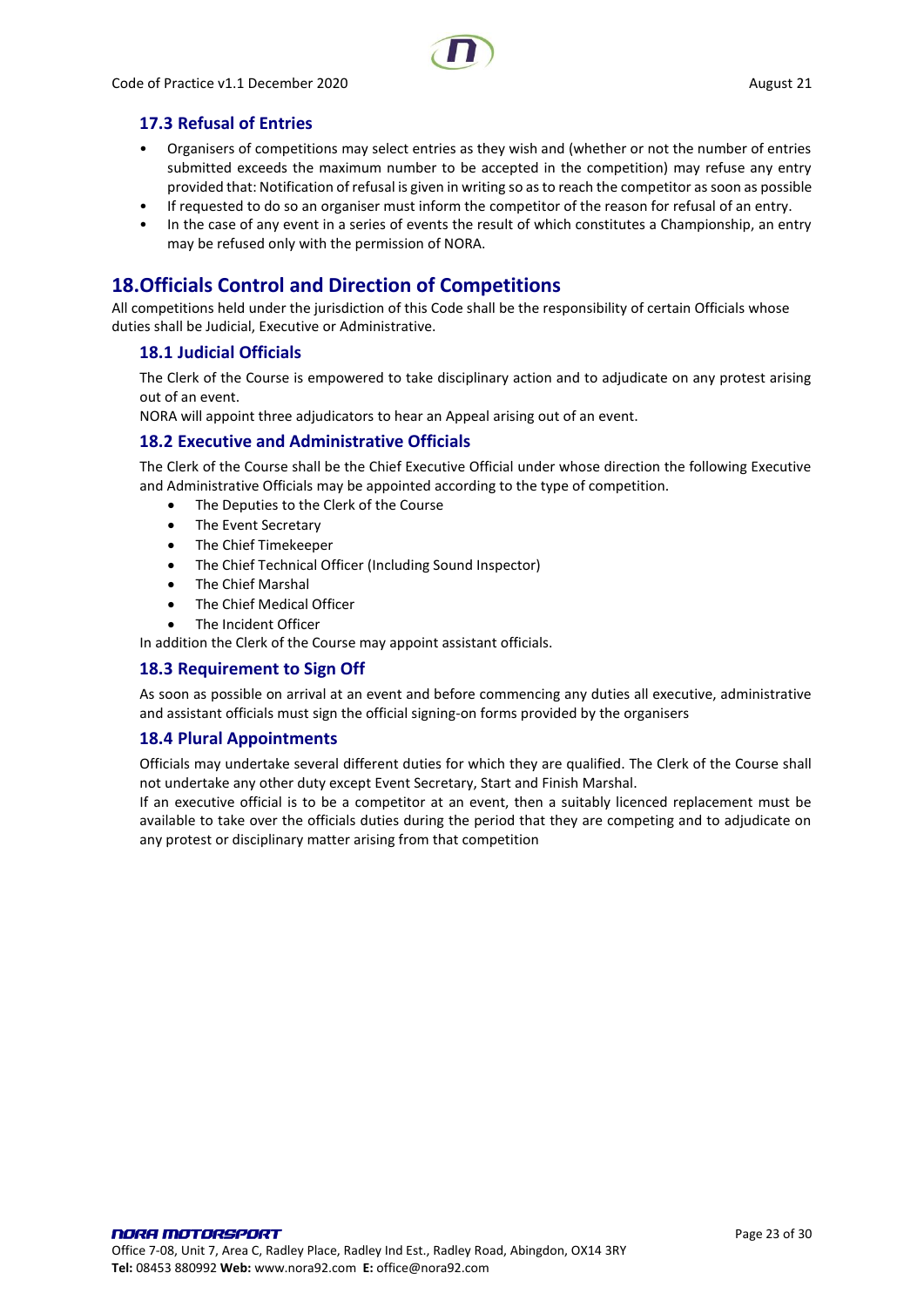### <span id="page-23-1"></span><span id="page-23-0"></span>**19.Roles and Duties of Officials**

### **19.1 Clerk of the Course**

- 1) The Clerk of the Course is responsible for the good management and conduct of a competition held in accordance with this code, its appendices, the Event Regulations and the Official Programme and for the direction and control of all Officials necessary for that purpose.
- 2) The Clerk of the Course Shall
	- Ensure that the circuit, track, course or terrain is in good order and that all legal requirements have been met and all conditions as may be laid down by the Permit Issuing Authority are complied with.
	- To ensure that all Officials are present and ready to carry out their allotted duty.
	- To ensure that the medical, first aid, fire and ancillary services as may be required are on duty.
	- To be responsible for the verification of the identity of all riders and passengers, and that each of them has been correctly entered and that none of them is disqualified, suspended, excluded or otherwise ineligible from taking part in the competition.
	- Complete and return to the NORA office the event Risk Checklist form.
	- Complete and return to the NORA office the Clerk of the Course report form.
	- To report to NORA all decisions taken by him in respect of disciplinary matters and to adjudicate on all protests addressed to him or to the Event Secretary.
	- To be responsible for the briefing of Officials, as to their duties and responsibilities.
- 3) The Clerk of the Course may at his own discretion:
	- Postpone the start of an event or competition for reasons of safety or of force majeure.
	- Stop a race or competition prematurely for reasons of safety or unforeseen circumstances.
	- Prevent any competitor from starting if such action is considered to be necessary for safety reasons.
	- Order the removal from the circuit, course or venue, any person refusing to obey the orders of an official, or otherwise discipline such a person.
	- Take such disciplinary action as he may deem necessary on any competitor or other person guilty of misbehaviour, or breaches of the CoP or unfair practice or failure to comply with the code or Event Regulations. In all events any verbal notification of penalty must be confirmed as soon as possible in writing. The document must give brief details of the offence as well as the penalty.
	- Order any competitor to be flagged off the course at any time during a practice or race whom he considers for any reason to be a potential source of danger, or whom he considers is in breach of racing discipline or the sound control regulations.

### <span id="page-23-2"></span>**19.2 Event Secretary**

The Event Secretary is the Official responsible for the administrative organisation of the event, under the direction of the Clerk of the Course, whose duties shall include responsibility for:

- The application to NORA for a permit.
- The drafting and distribution of the Event Regulations (ERs) and Entry Forms.
- The recruitment of Officials.
- The engagement of all necessary services.
- The confirmation of entries received and compilation of a programme.
- The preparation and distribution of results.
- Submit all documents as may be required to the NORA office.
- The collection and transfer of fees and insurances.
- To send reports of all Disciplinary matters to NORA.

### <span id="page-23-3"></span>**19.3 Timekeeper**

A timekeeper will be a qualified official, appointed at the discretion of NORA, holder of a NORA Timekeeping licence using apparatus of a type approved by NORA.

A Timekeeper will be considered a judge. When supplied by a Timekeeper, and apart from the correction of errors which may emerge on investigation, the times, speeds and classifications in a competition shall be taken as fact and no protest or appeal shall be accepted as to their accuracy.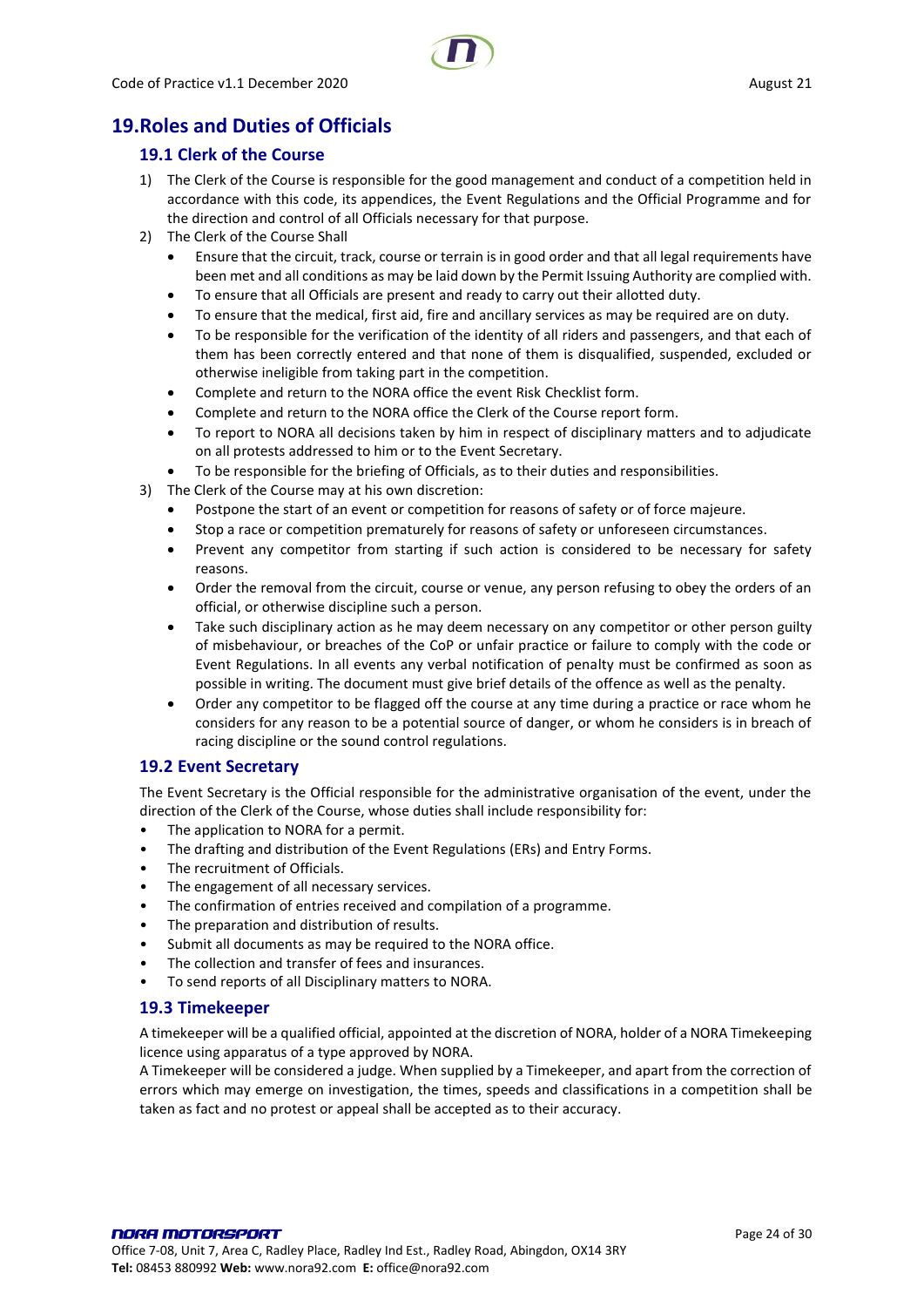

### <span id="page-24-0"></span>**19.4 Technical Official**

A qualified official, holder of a NORA Technical licence, responsible for the enforcement of all Technical rules and specifications appearing this code, the discipline Standing Regulations and any Event Regulations which may be issued for the competition. May act alone or control a team of Technical Officials.

#### <span id="page-24-1"></span>**19.5 Starter and Line Judges**

No protest or appeal may be made against the decision of a Starter or Judge. A mistake made by a Judge may be corrected by him with the approval of the Clerk of the Course.

The judges may perform one or both of the following duties:

- Starting Line Judges, whose duty is to point out any false starts to the Clerk of the Course immediately after they occur;
- Finishing Line Judges, whose duty is to declare the order in which competitors cross the finishing line.

#### <span id="page-24-2"></span>**19.6 Sound Inspector**

A sound inspector will be a qualified official, holder of a NORA Technical licence and having charge of Sound Control apparatus approved by NORA, who is responsible for the measurement of Sound as per the Standing Regulations.

A Sound Inspector will be considered a Judge. When supplied by a Sound Inspector, and apart from the correction of errors, which may emerge on investigation, the results of the Sound Inspection shall be accepted as fact with no right of protest or appeal

#### <span id="page-24-3"></span>**19.7 Trial Observer**

An Observer is an assistant to the Clerk of the Course, appointed to judge a competitor's performance in an observed section. No protest or appeal can be accepted against a judgment of performance made by an Observer; however, a protest or appeal may be accepted against any breach or misinterpretation of the Regulations. A mistake by an Observer may be corrected by him with the approval of the Clerk of the Course.

#### <span id="page-24-4"></span>**19.8 Measurer**

A measurer is a qualified official, holder of a NORA Technical Licence or a qualified engine mechanic having charge of, or access to, measuring equipment, able to verify the engine or any other controlled part of the motorcycle on the instruction of the Clerk of the Course, or to determine a protest.

A Measurer will be considered a Judge. When supplied by a Measurer, and apart from the correction of errors, which may emerge on investigation, the results will be taken as fact from which there is no right of protest or appeal

### <span id="page-24-5"></span>**19.9 Child Protection**

Event organisers must appoint a person (e.g. Event Secretary), to act as a point of contact for child protection issues and the appointed person should be named as such in the Event Regulations for each event.

Should a Child Protection incident arise during an event, the appointed person must complete the Child Protection Incident Report Form and return the completed form to the General Manager at NORA HQ within 7 days of the close of the event.

### <span id="page-24-7"></span><span id="page-24-6"></span>**20.Competitors**

#### **20.1 Competitor**

A member of an affiliated organisation who is the holder of a competition or practice licence issued by NORA valid for the type of event in which they wish to compete, or, if appropriate, has paid an entry subscription

#### <span id="page-24-8"></span>**20.2 Passenger/Co-Driver**

The Person who accompanies a competitor in a competition for 2 seater or sidecar machines and who must be a member of an affiliated organisation who is the holder of a competition or practice licence issued by NORA valid for the type of event in which they wish to compete, or, if appropriate, has paid an entry subscription

### <span id="page-24-9"></span>**20.3 Refusal or Withdrawal of Licence**

NORA may refuse to issue, or may withdraw any licence, without giving reason, subject to the right of appeal.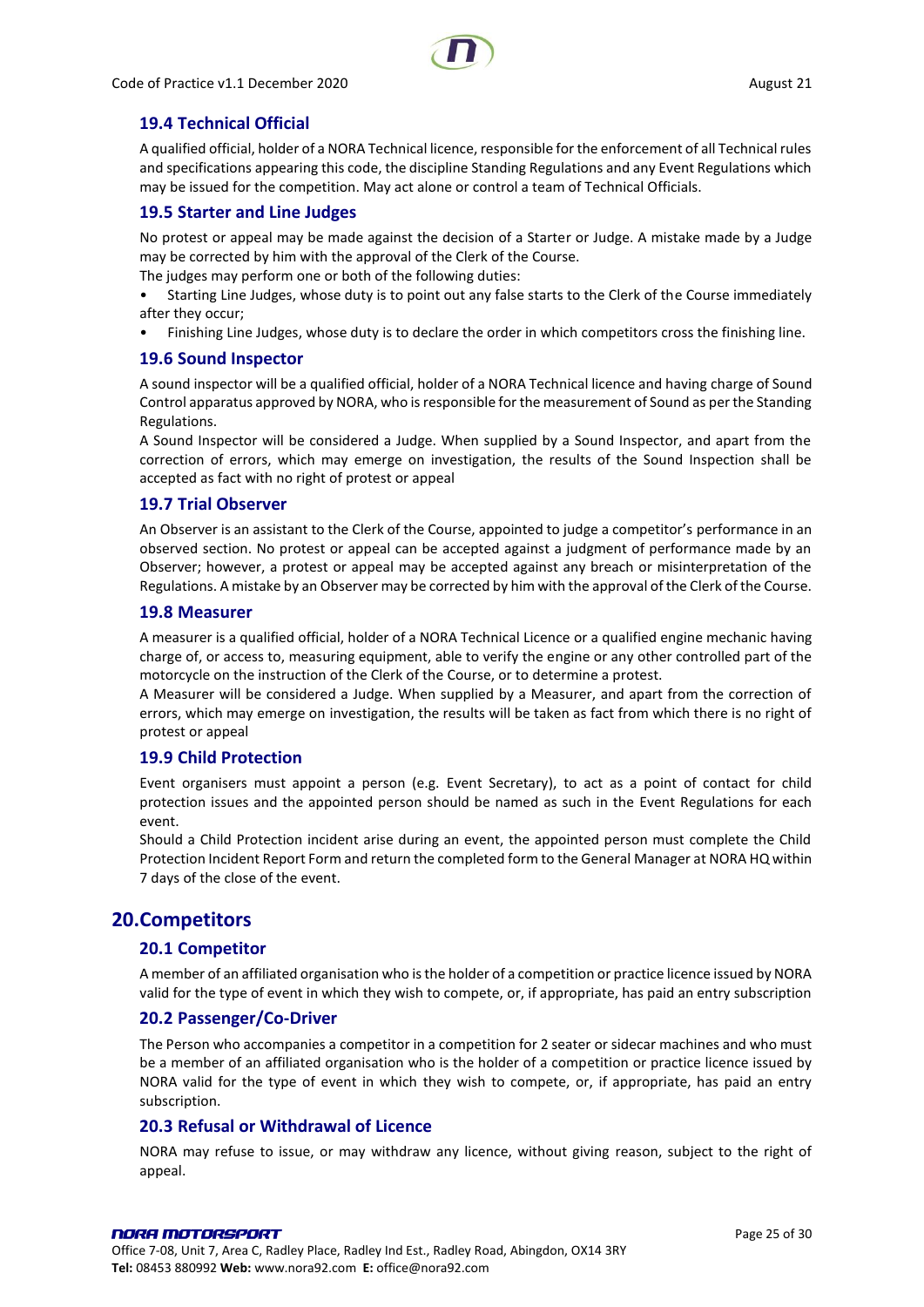

### <span id="page-25-0"></span>**20.4 Production of Competition Licence**

All competitors shall carry their current Competition or Trials Licence and must be prepared to produce either document when signing on at an event.

Any competitor unable to produce a current NORA licence when signing on may be requested to take out a NORA One Event Licence.

The Clerk of the Course has no power to permit an unlicensed competitor or passenger to take part in a competition for which they must be licenced.

### <span id="page-25-1"></span>**20.5 Mutual Responsibility of Rider, Parent/Legal Guardian**

Any competitor shall be responsible for all acts or omissions on the part of their mechanics and any member of their entourage, but each of these shall be equally responsible for any infringement of this code. A parent, legal guardian or person with parental responsibility of a competitor participating in a competition requiring consent, is deemed to bear mutual responsibility with that competitor.

#### <span id="page-25-2"></span>**20.6 Finish of an Event and Prize Giving**

An event is not considered to be finished until the time-limits for protests and appeals have elapsed and all protests have been settled. If an appeal is lodged, the results cannot be considered as definitive until a final decision has been taken. The competitors placed first, second and third will be asked to attend the official prize giving ceremony, if any. Where the results are announced at the event the race control must remain operative with all equipment in place until the end of the period for lodging a protest. All officials and marshals must remain at the circuit and be available to the Clerk of the Course.

### <span id="page-25-4"></span><span id="page-25-3"></span>**21.Courses and Public Safety**

### **21.1 Measurement of Distance on the Course**

Courses shall be measured along the centre line by a competent official.

Start straights shall be measured from the centre of the start line to the centre of the first corner.

### <span id="page-25-5"></span>**21.2 Alteration to Conditions**

No alteration to the requirements contained in a Course Certificate shall be made without the prior approval in writing of the NORA Headquarters or, in the case of unavoidable necessity, amendments may be made by the Clerk of the Course but must be documented and submitted to the NORA office immediately following the event.

### <span id="page-25-7"></span><span id="page-25-6"></span>**22.Disciplinary and Arbitration Code**

### **22.1 Penalty Definitions**

The penalties are:

| <b>Warnings</b>             | Can be made privately or publicly                                                                                                                                                                                                                                                                              |
|-----------------------------|----------------------------------------------------------------------------------------------------------------------------------------------------------------------------------------------------------------------------------------------------------------------------------------------------------------|
| <b>Fines</b>                | Cash penalty                                                                                                                                                                                                                                                                                                   |
| Time and/or Point Penalties | The imposition of time or points affecting the rider's actual result or<br>suppression of time. Withdrawal of Championship points entails the loss<br>of Championship points                                                                                                                                   |
| Disqualification            | Entails automatically the invalidation of the results obtained in a<br>meeting, event, practice or race                                                                                                                                                                                                        |
| Suspension                  | Entails the loss of all rights granted to NORA members or Licence<br>Holders, or prohibition from taking part in any of the activities under<br>NORA control for a specified period of time. The application of this<br>penalty may be conditionally deferred for a period of up to a maximum<br>of two years. |
| Exclusion                   | Entails the final and complete loss of all rights of participation in any<br>activity under NORA control.                                                                                                                                                                                                      |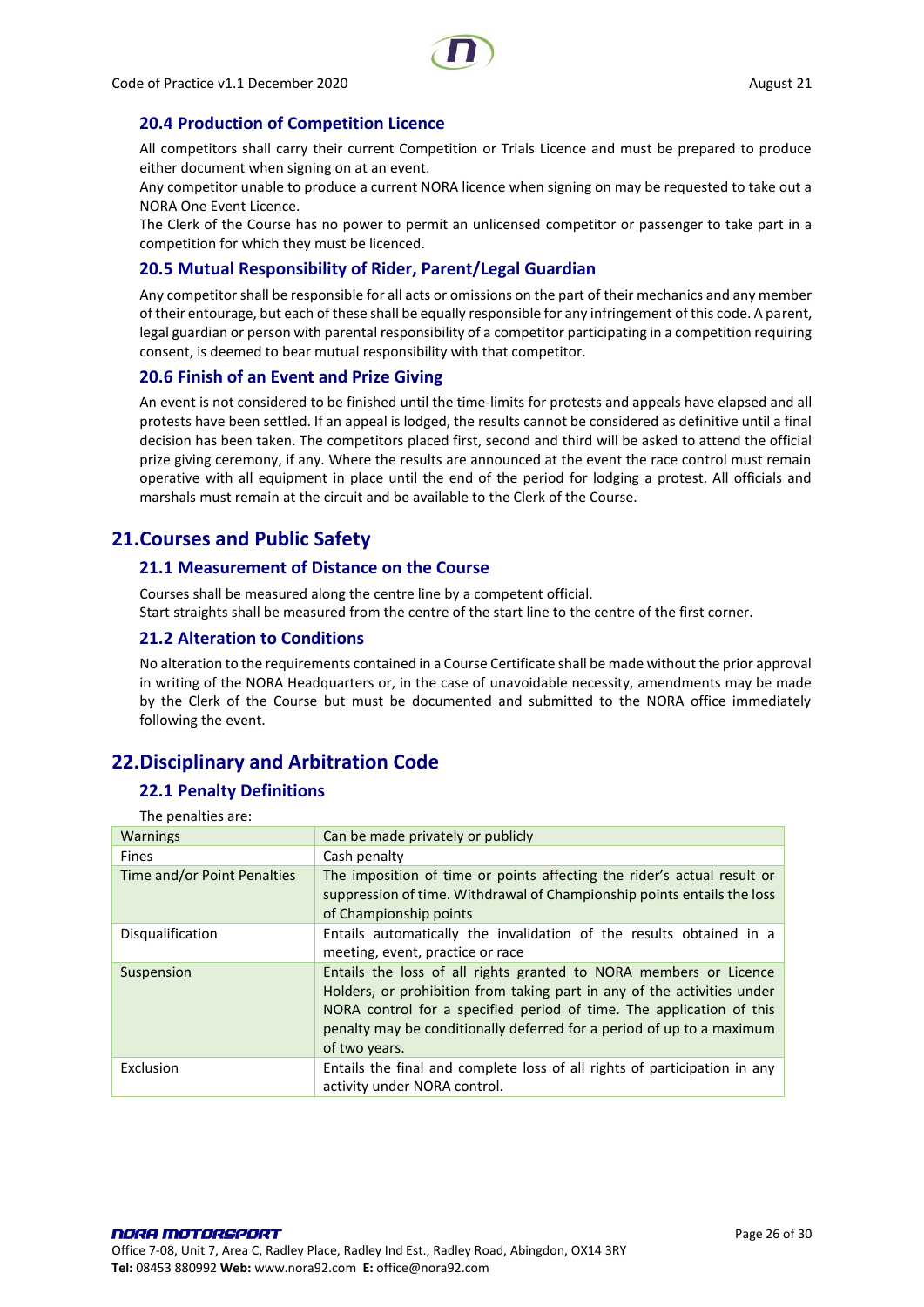

### <span id="page-26-0"></span>**22.2 The NORA Disciplinary and Arbitration Bodies**

#### **The Clerk of the Course**

The Clerk of the Course has the authority to penalise automatically:

- Any voluntary or involuntary action or deed made by any person or NORA Licence Holder(s) during an event contrary to the current regulations or instructions given by an official of the event.
- Any corrupt or fraudulent act, or any action prejudicial to the interests of the event or of the sport, carried out by a person or NORA Licence Holder(s) during an event.

The Clerk of the Course will adjudicate upon any protest lodged during an event.

The following penalties may be imposed by the Clerk of the Course.

- A warning
- A time and/or point penalty
- The Black Flag
- A fine, subject to a maximum of £500
- Disqualification (black flag,– disqualification from the event, practice or results).
- Furthermore the Clerk of the Course can refer the case to the NORA Appeal Panel in order to impose a higher penalty than they are empowered to do.

#### **NORA Appeal Panel**

The Appeal Panel shall consist of three persons:

- Member of NORA staff
- Senior officials as appointed by NORA

The following penalties may be imposed by the NORA Appeal Panel:

- A warning
- A fine subject to a maximum of £500
- A time penalty
- A disqualification
- A withdrawal of Championship Points
- A suspension
- An exclusion The final and complete loss of all rights of participation in any activity under NORA control.

#### <span id="page-26-1"></span>**22.3 Protests and Appeals**

#### **Right of Protest**

Any competitor or Official licenced by NORA affected by a decision taken during an event held under a NORA Permit has the right to protest against that decision.

No protest can be lodged against a statement of fact pronounced by the Clerk of the Course or any other executive official. Statements of fact are decisions made by judges, timekeepers, sound inspectors and engine measurers as defined in the Code of Practice.

#### **Procedure and Time Limit for Protests**

All protests must be submitted in writing and signed only by the person directly concerned.

Protests must refer to a single subject only and must be presented within 30 minutes, at the latest, of the publication of the results.

During an event, protests must be submitted to the Clerk of the Course or Event Secretary together with the correct protest fee.

Any Protest against the eligibility of a competitor, team or a vehicle entered must be made before the start of the official practice.

The decisions of the Clerk of the Course on the determination of penalties are immediate.

#### **Protest Fees**

The Protest Fee at an event held under a NORA permit is £250\*.

After a hearing, the Clerk of the Course must make a decision on any protest presented during an event. The protest has to be judged according to the provisions of this code and of the Event Regulations.

\* This fee is payable in cash only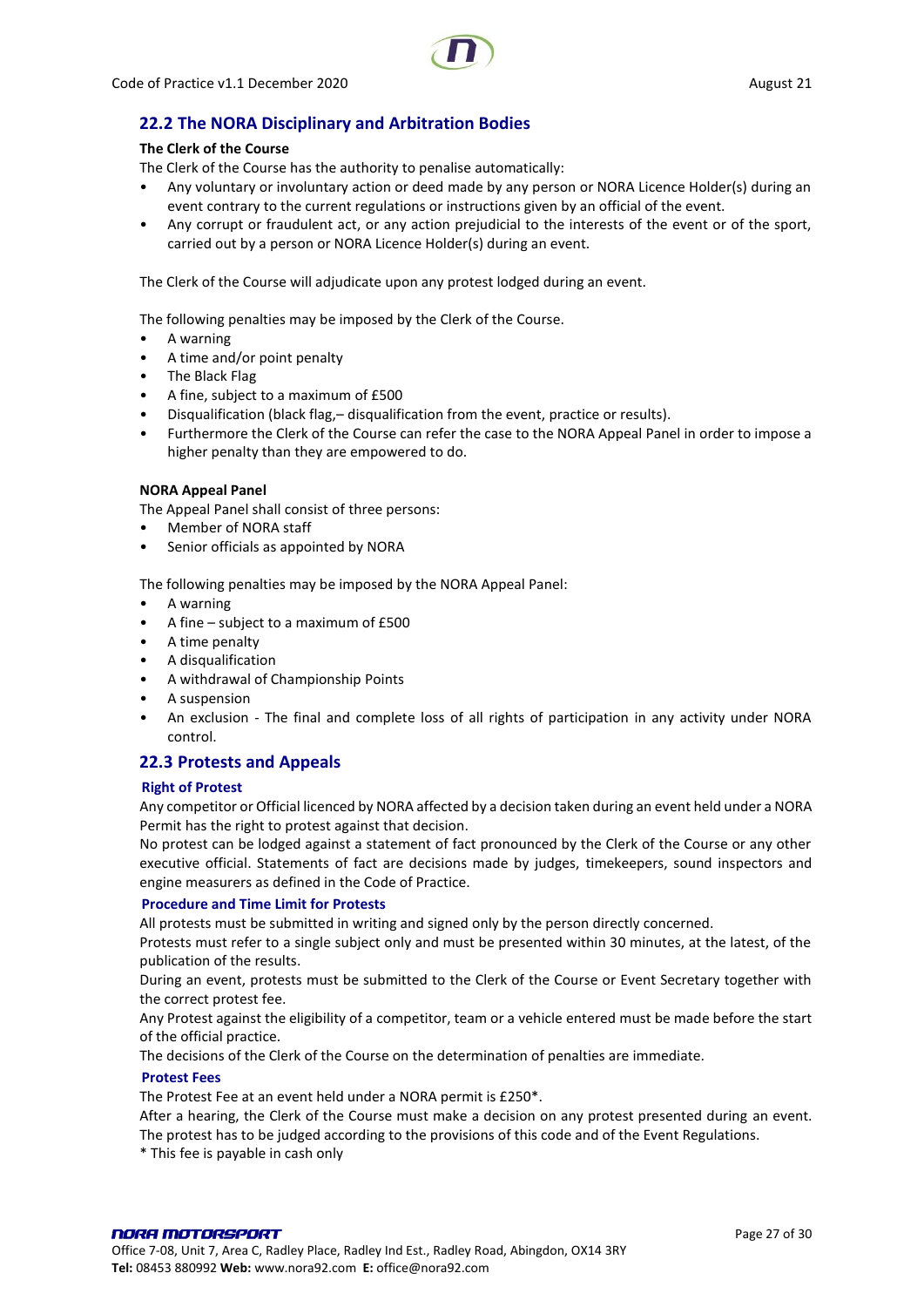Code of Practice v1.1 December 2020 August 21



#### **Right of Appeal**

Any competitor or Official licenced by NORA affected by a decision taken by the Clerk of the Course, following a protest to the Clerk of the Course, at a NORA permitted event has the right to appeal that decision.

#### **Procedure and Time Limits for the Lodging of Appeals**

All appeals must be submitted in writing and signed only by the person directly concerned.

During an event, appeals against a decision of the Clerk of the Course following a protest must be presented in writing to the Event Secretary or the Clerk of the Course within 30 minutes of the notification of the any decision and must refer to the same single subject as any protest only and be accompanied by the correct appeal fee.

The documentation must be forwarded to NORA immediately following the event.

#### **Appeal Fees**

The appeal fee is £500\*.

\* This fee is payable in cash only

#### **Fees Payable Upon Withdrawal of an Appeal**

If an appeal is withdrawn prior to a hearing the appeal fee will be forfeited.

#### **Time Limits for the Hearing of Appeals**

The time limit for the hearing of an appeal against a decision of the Clerk of the Course to NORA will be 21 days from receipt of the appeal.

#### **Right to a Hearing**

It shall be the right of any person or body charged with any offence under this code of practice to defend themselves. The discipline or arbitration bodies may propose that the hearing take place by means of a telephone conference call or other electronic device. Such a method of conducting a hearing shall only take place with the consent of all parties involved.

#### **Witnesses and Experts**

Each party is responsible for the convening and appearance of its own witnesses, as well as their expenses unless the Panel decides otherwise.

The disciplinary or arbitration body has no authority to oblige the witnesses to swear on oath, therefore testimony shall be given freely. The witnesses may only testify to the facts they know and shall not be allowed to express an opinion unless the disciplinary or arbitration body should regard them as experts on a particular subject and should ask them to do so.

Written statements, signed by the witness, may be requested by the panel.

#### **Judgement**

Decisions of a disciplinary panel will be reached in private by a simple majority of votes. All members will have equal voting rights which must be exercised when a decision is required. Abstention is not permitted. Each member of a disciplinary panel binds himself to keep all deliberations secret.

### <span id="page-27-0"></span>**22.4 Notification of Judgement**

The decision of the Clerk of the Course must be notified in writing directly after the hearing. All judgements of NORA appeal panel will be notified in writing by registered letter to inform all the parties concerned.

#### <span id="page-27-1"></span>**22.5 Payment of Fines and Costs**

If a penalty is definitive and either the fine and/or the costs are not paid within 30 days of notification of the decision, the person or body affected by the decision shall be automatically suspended from participation in all NORA activities until such time as full payment is received.

#### <span id="page-27-2"></span>**22.6 Arbitration Clause**

Final decisions handed down by the jurisdictional bodies of NORA shall not be subject to appeal in the ordinary courts.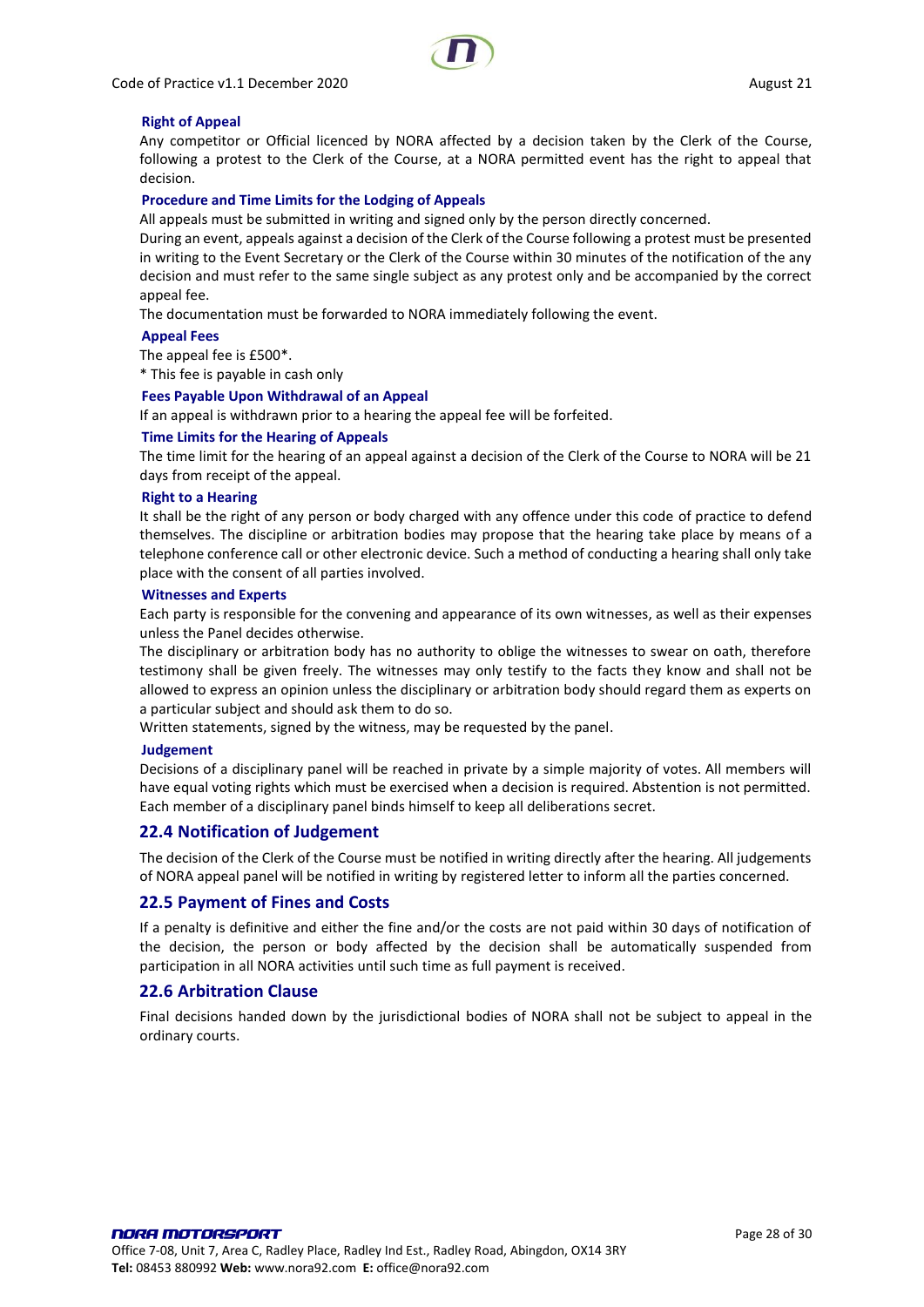

### <span id="page-28-0"></span>**22.7 Breach of Rules**

Any of the following offences, in addition to other offences specifically referred to previously or hereafter, shall be deemed to be a breach of this code:

- bribery, or attempt, directly or indirectly, to bribe any person having official duties in relation to a competition or the acceptance of or offer to accept a bribe by such official or employee,
- any attempt to influence improperly any Official in the course of their duties,
- any action having as its object the entry or participation in a competition of a person or vehicle known to be ineligible therefore,
- any fraudulent act or proceeding in connection with a motorsport competition in general.
- any proceeding or act prejudicial to the interests of, any part or body of NORA, or of motorsport in general
- any act which is of a violent, threatening or abusive nature to any Official, competitor or any other person or event infrastructure. For the purpose of this article, the parent or legal guardian of a competitor, or any member of his entourage, is deemed to bear mutual responsibility with that competitor.

### <span id="page-28-1"></span>**22.8 Allocation of Proceeds from Fines**

The proceeds from all fines, forfeited protest fees and appeal fees, shall be remitted to the NORA Headquarters, which will pay them to the Matt Hampson Foundation charity.

#### <span id="page-28-2"></span>**22.9 Notices**

Any communications required under these Rules to be sent to a competitor shall be sent to the address on their entry form or, if they are the holder of a licence issued by NORA, to the address on the licence. Any communications to be sent to an Organiser shall be sent to the address on the permit application.

Any communications to be sent to an appellant under these Rules shall be sent to the address upon the notice of appeal.

Any communications so sent by registered post or recorded delivery shall be deemed to have reached the addressee by normal delivery of post.

### <span id="page-28-3"></span>**23.Vehicles and Accessories**

The Standing Regulations for each discipline contain detailed rules for each type and class of competition and must be read in conjunction with this Appendix.

### <span id="page-28-4"></span>**23.1 Motorcycles**

The term motorcycles covers all vehicles having in principle less than four wheels, powered by an engine

### <span id="page-28-5"></span>**23.2 Quad Machines**

The term quad machine covers all vehicles having in principle four wheels, powered by an engine and controlled by handlebars.

### <span id="page-28-6"></span>**23.3 SXS, UTV**

The term SXS/UTV machine covers all vehicles manufactured as such, having 4 wheels each being powered by an engine and controlled using a steering wheel. The driver of which is protected by a full roll cage.

#### <span id="page-28-7"></span>**23.4 4x4 Vehicle**

The term 4x4 vehicle covers all other vehicles (that are not manufactured as SXS/UTV vehicles or machines), having 4 wheels each being powered by an engine and controlled using a steering wheel. The driver of which is protected by a full roll cage.

### <span id="page-28-8"></span>**23.5 Examination of Vehicles**

Every vehicle may be examined before the start of a competition or before the start of official practice to ensure compliance with the technical specifications if required to do so by the organisers.

The competitor that starts in a competition shall, if required, submit the vehicle for final examination, and any vehicle may be retained by the organisers for such a period as may reasonably be necessary for its examination and/or measurement to ensure compliance with technical rules.